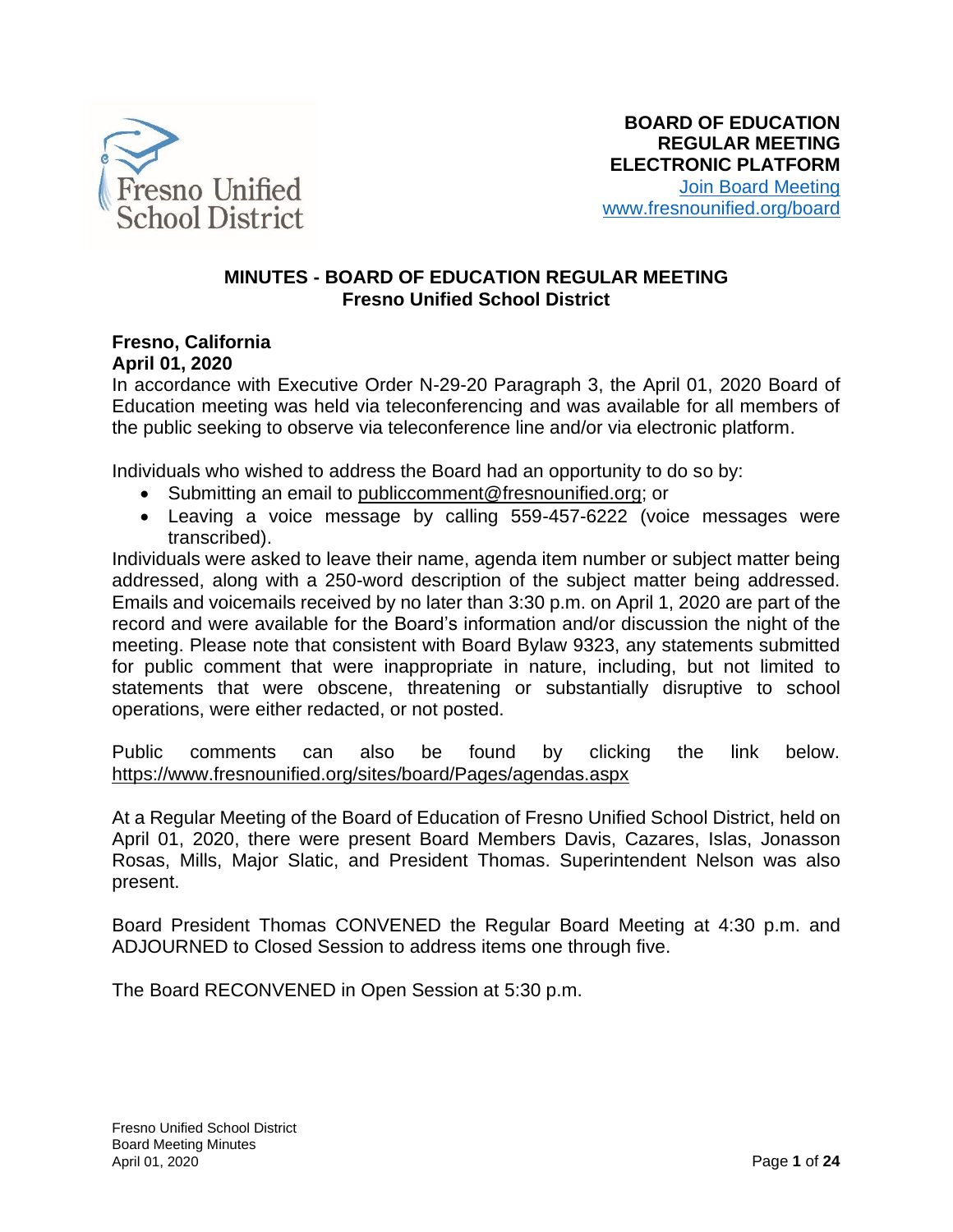## **Reporting Out of Closed Session**

- On a motion by Member Davis, seconded by Member Jonasson Rosas, by a vote of 7-0-0-0 the Board took action in closed session to approve Workers' Compensation claim number 2012-0147.
- On a motion by Member Davis, seconded by Member Mills, by a vote of 7-0-0-0 the Board took action in closed session to approve Workers' Compensation claim number 2017-0774.
- On a motion by Member Davis, seconded by Member Jonasson Rosas, by a vote of 7-0-0-0 the Board took action in closed session to approve Workers' Compensation claim number 2015-0826.

For the record, the Board announced lateral moves and promotions as follows:

- Lateral move of Angelica Espinosa, Principal at Addams Elementary to Principal at Calwa Elementary
- Lateral move of Stephen Zoller, Principal at Figarden Elementary to Principal at Yokomi Elementary
- Promotion of Summer Gaston-Gehris, Vice Principal Scandinavian Middle School to Principal at King Elementary
- Promotion of Yi "Isabelle" Xiong, Vice Principal Special Assignment, School Leadership to Principal at Lane Elementary
- Promotion of Nicole Jones, Vice Principal Pyle Elementary to Principal at Muir **Elementary**
- Promotion of Natanska Valtierra, Vice Principal Turner Elementary to Principal at Sunset Elementary

### **HEAR Report from Superintendent**

- Highlighted the amazing work of the Food Services team in providing hundreds of thousands of meals to our community throughout these unprecedented school closures.
- Recognized today as Census Day and asked all to ensure they complete their 2020 Census online, by mail, or by phone.
- Recapped remarks from State Superintendent Tony Thurmond, Fresno County Superintendent Yovino, and Governor Gavin Newsom regarding their recommendations for extending school closures through the remainder of the 2019/20 school year.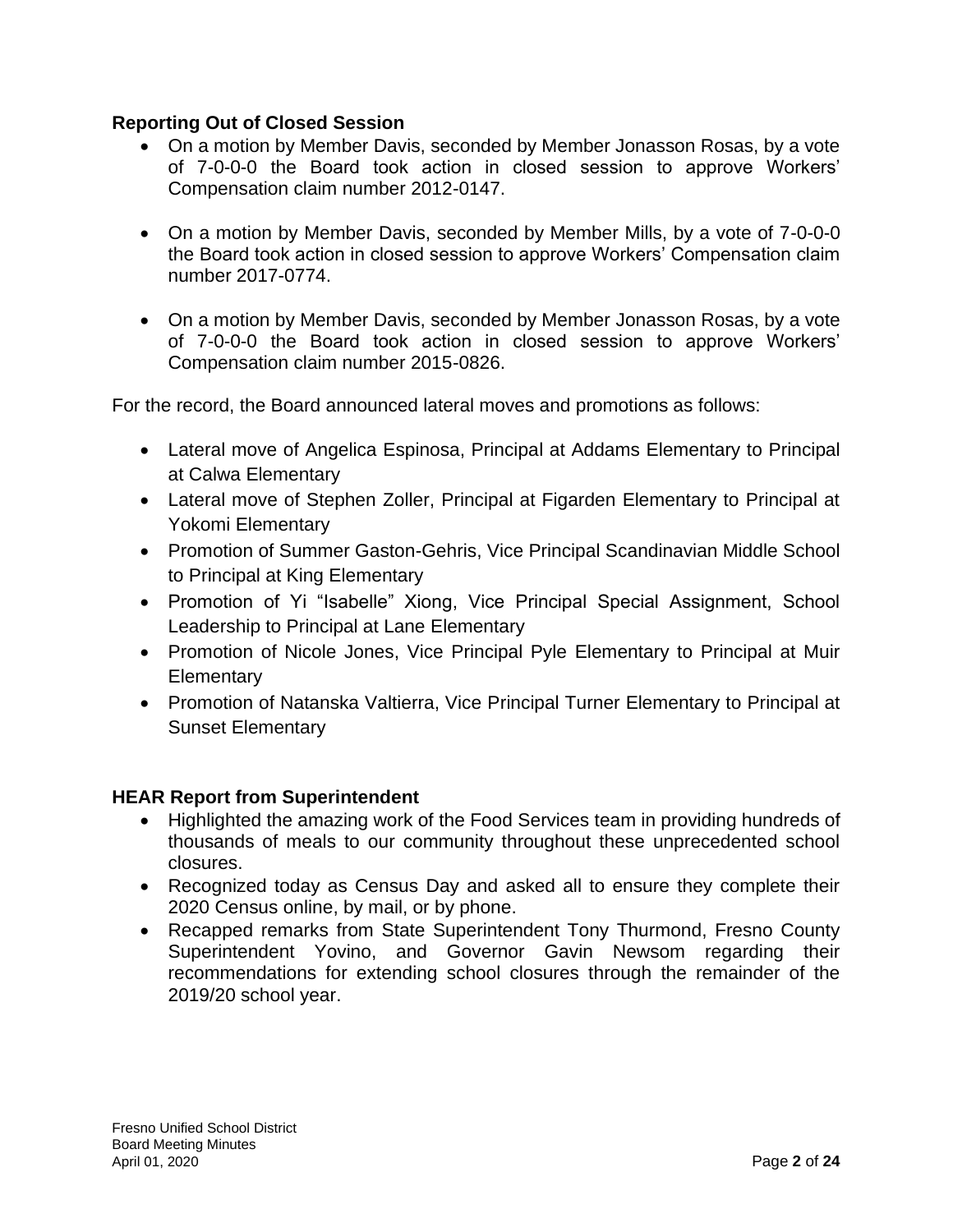### **BOARD/SUPERINTENDENT COMMUNICATIONS**

**Member Cazares** – Thanked administrators and teachers for work putting students first during school closures.

**Member Mills** – Acknowledged Katie Russell's appointment as Superintendent to the Panama Buena Vista School District. Requested board communication of special education student placement within the district and balance of placements.

**Member Islas** – Stated she is proud to stand with fellow Board Members, Superintendent, and District Staff during these tough times. Acknowledged Food Services and Custodial staff for their work. Asked the farm working community and families to be patient with the District and to know the District is working hard for them during these times.

**Member Jonasson Rosas** – Expressed gratitude to be part of the community and working together to help find ways to support the most vulnerable. Acknowledged work of District Staff, Food Services, Custodians, and Teachers; working to find ways to provide the best services to students, families, and the community.

**Member Major Slatic** – Requested follow up on three items as follows: 1) How will Fresno Unified work with Fresno State and Fresno Pacific pertaining to student teachers? 2) When will information be provided pertaining to Seniors and pass/fail. 3) Fidelity pertaining to internet access to homes of students.

**Student Member Camarillo** – Shared students' perspective and concerns of Seniors pertaining to graduation and student scholarships. Thanked Food Services staff for their work in providing meals and thanked the Superintendent for opening the provision of meals to the community.

**Student Member Romero** – Requested information pertaining to provision and access of instruction to students during time of distance learning.

**Board President Thomas** - Acknowledged District Staff especially staff in Technology Services for their work during this time. Thanked Superintendent Nelson and CFO Quinto for their work. Expressed thankfulness for fellow Board Members work and support. Acknowledged the District and the City of Fresno for working together. Acknowledged teachers and their work for students. Congratulated Katie Russell on her new venture.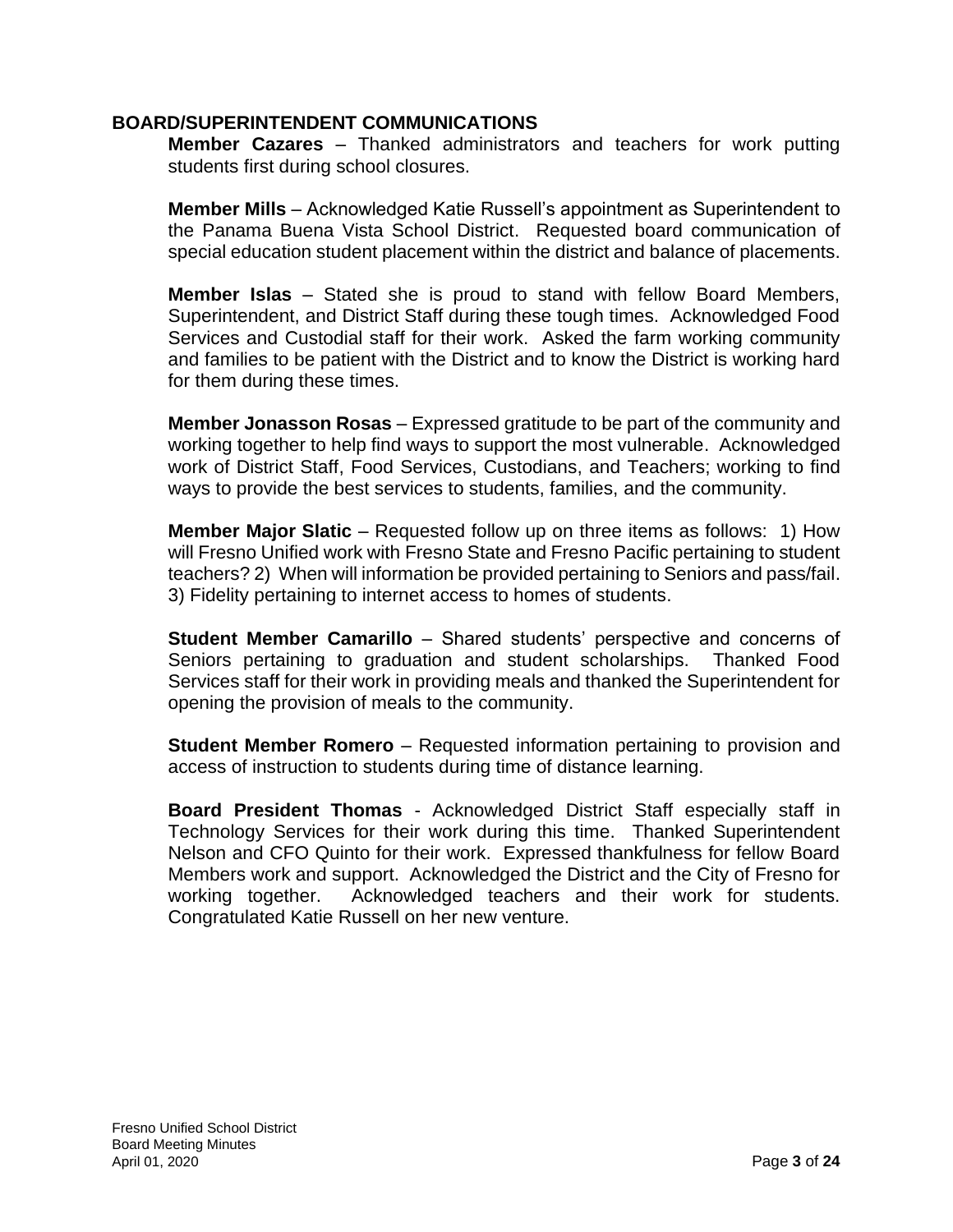## **OPPROTUNITY FOR PUBLIC COMMENT ON CONSENT AGENDA ITEMS**

**Bruna Chavez** - Just wanted to ask the following: Item A-15 Will graduation ceremonies still take place in light of COVID19 and school closures?

**Mike Stewart** - Good evening. This comment is from Mike Stewart on behalf of VAST Networks / CVIN regarding Agenda Item A-24, APPROVE Award of Bid E23001, Central Ring for Wide Area Network Services.

CVIN LLC dba Vast Networks is a local company that provides services for a host of educational, municipal, and commercial customers throughout 23 Counties in California. We provide services directly or to CENIC (Corporation for Education Network Initiatives in California) for the following customer; CSU Fresno, Bakersfield, and Stanislaus, All State Center Community College locations, 18 County Offices of Education including Fresno County Office of Education, Fresno County Sheriff, City of Fresno and Clovis, and many more.

As the board agenda notes, CVIN is the responsive, responsible lowest-cost bidder. The agenda also notes that the incumbents bid was non-responsive and should be rejected. The incumbent currently charging substantially more for substandard services AND CVIN's leased fiber service will be more reliable and provide far greater bandwidth to the District. It is time that the District and its students get the bandwidth they need. We would like to thank the District for putting out a well-defined and thorough bid package for this project. This was a well prepared and professionally executed bid and evaluation and we appreciate the time and effort of District staff throughout this process.

We look forward to deploying this project to get the District the flexibility and bandwidth you need to meet the needs of the students now and in the future.

On a motion by Board Clerk Davis, seconded by Board Member Islas, the Consent Agenda was approved, apart from Agenda Items A-7, A-8, A-11, A-15, A-23, and A-28, on a roll call vote of 7-0-0-0 as follows: AYES: Board Members: Davis, Cazares, Islas, Jonasson Rosas, Mills, Major Slatic, and Board President Thomas.

## **A. CONSENT AGENDA**

### **A-1, APPROVE Personnel List APPROVED as recommended**, the Personnel List, Appendix A, as submitted.

## **A-2, ADOPT Findings of Fact and Recommendations of District Administrative Board**

**ADOPTED as recommended**, the Findings of Fact and Recommendations of District Administrative Panels resulting from hearings on expulsion and readmittance cases.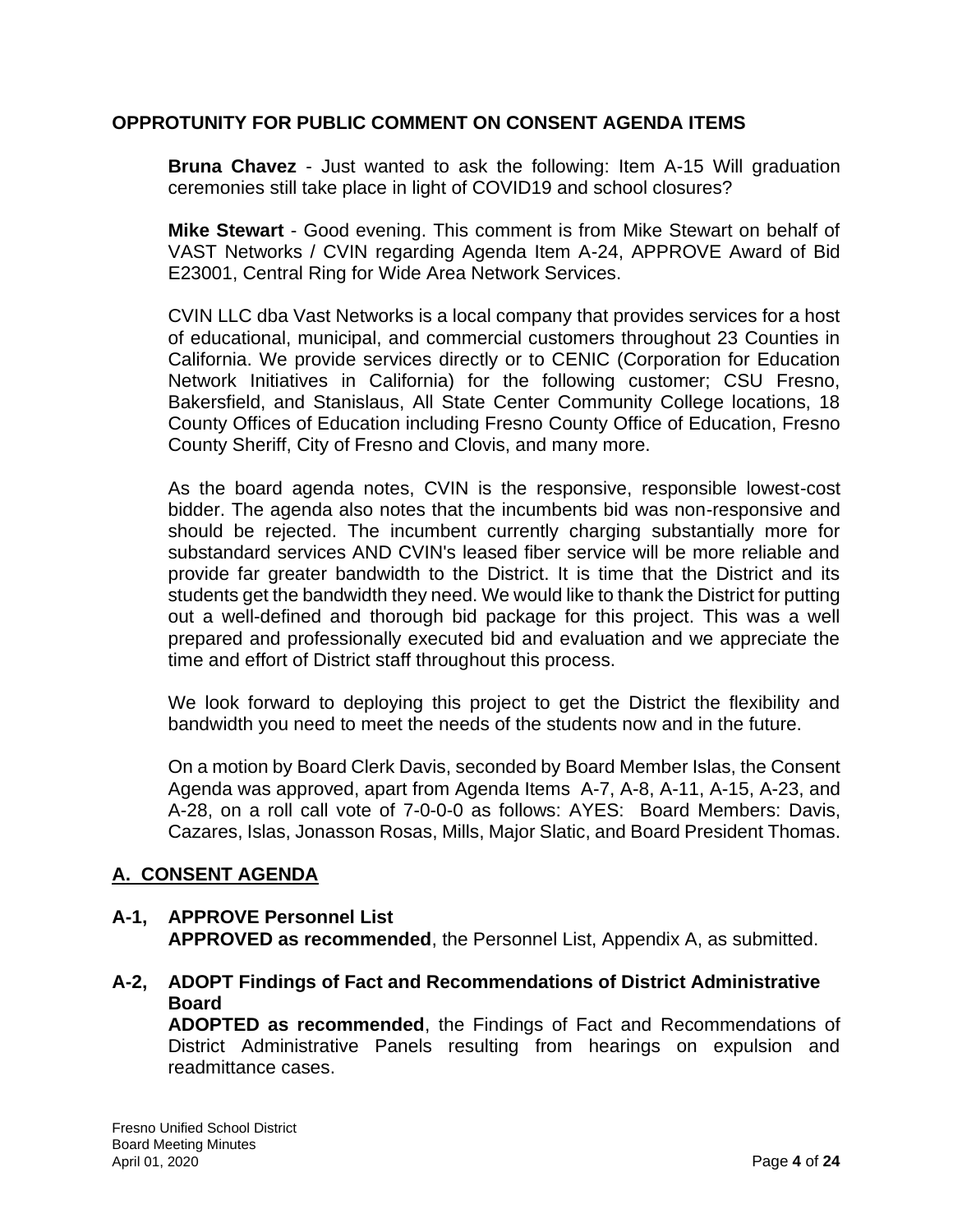### **A-3, APPROVE Minutes from Prior Meeting**

**APPROVED as recommended**, the draft minutes for the February 26, 2020 and March 04, 2020 Regular Board Meetings.

- **A-4, ADOPT Resolution Proclaiming April 2020 as "Remembrance of the Existence of the Armenian Genocide ADOPTED as recommended**, a resolution proclaiming the month of April 2020 as Remembrance of the Existence of the Armenian Genocide.
- **A-5, ADOPT Resolution Proclaiming April 2020 Autism Awareness Month ADOPTED as recommended**, a resolution recognizing April 2020 as Autism Awareness Month.
- **A-6, ADOPT Resolution Proclaiming April 2020 School Library Month ADOPTED as recommended**, a resolution proclaiming April 2020 as School Library Month.
- **A-7, ADOPT Resolution to Honor the Life of Activist Dolores Huerta ADOPTED as recommended**, a resolution to Honor the Life of Activist Dolores Huerta.

For the record, Board Members had comments/questions regarding Agenda Item A-7. A summary is as follows: Acknowledged the tremendous contributions of Dolores Huerta.

On a motion by Board Member Islas, seconded by Board President Thomas, Agenda Item A-7 was approved by a roll call vote of 7-0-0-0 as follows: AYES: Board Members: Davis, Cazares, Islas, Jonasson Rosas, Mills, Major Slatic, and Board President Thomas.

### **A-8, ADOPT the Proposed Curriculum Recommendations for Secondary Science in: Seventh Science, Eighth Science, High School Biology, High School Chemistry**

**ADOPTED as recommended**, the proposed curriculum recommendations for 7th, 8th, Biology, and Chemistry courses.

For the record, Board Members had comments/questions regarding Agenda Item A-8. A summary is as follows: Requested information pertaining to what Publisher is being recommended? What feedback was considered for the recommendation. When will the curriculum be implemented? Requested adequate opportunity be provided to staff for professional learning prior to implementation. Instructional Superintendent, Carlos Castillo was available to provide clarity.

On a motion by Board Member Mills, seconded by Board Member Jonasson Rosas, Agenda Item A-8 was approved by a roll call vote of 7-0-0-0 as follows: AYES: Board Members: Davis, Cazares, Islas, Jonasson Rosas, Mills, Major Slatic, and Board President Thomas.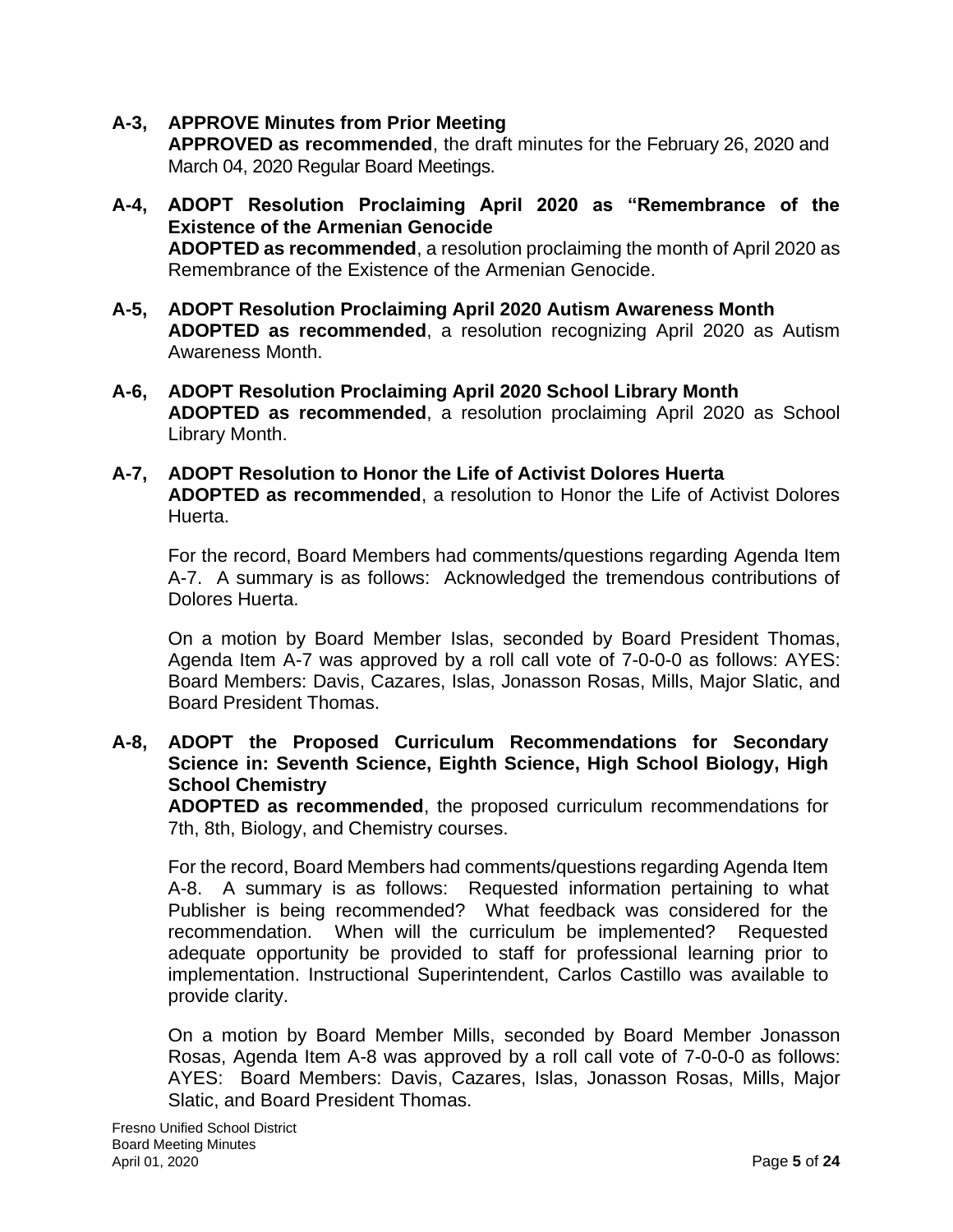- **A-9, ADOPT Resolution 19-38, Requesting an Exemption from the Education Code Definition of "School Building" for a Suspension Tutoring Center through the African American Academic Acceleration Program ADOPTED as recommended**, Resolution 19-38, accompanied by State Allocation Board (SAB) Form 406, to request exemption from the definition of a "school building" for the Bethesda Apostolic Church buildings located at 3723 E. Dakota Avenue in Fresno.
- **A-10, APPROVE Position and ADOPT Job Description for Manager - Project, Maintenance & Operations APPROVED and ADOPTED as recommended**, job description of Manager – Project, Maintenance & Operations.

### **A-11, APPROVE Appointment to Citizens' Bond Oversight Committee**

**APPROVED as recommended**, appointment of Timothy Mudge to the Citizens' Bond Oversight Committee (CBOC), nominated by Trustee Islas.

For the record, Board Members had comments/questions regarding Agenda Item A-11. A summary is as follows: Acknowledged Mr. Timothy Mudge will be representing the McLane Region on the Citizens' Bond Oversight Committee. Congratulated Mr. Mudge on his appointment.

On a motion by Board Member Islas, seconded by Board Clerk Davis, Agenda Item A-11 was approved by a roll call vote of 7-0-0-0 as follows: AYES: Board Members: Davis, Cazares, Islas, Jonasson Rosas, Mills, Major Slatic, and Board President Thomas.

**A-12, APPROVE Grant Application to California Commission on Teacher Credentialing – Teacher Residency Grants for Preparation of Education Specialist Candidates**

**APPROVED as recommended**, grant application to the California Commission on Teacher Credentialing – Teacher Residency Grants for Preparation of Education Specialist Candidates.

**A-13, APPROVE Independent Contractor Services Agreement with ALTA Language Services Inc.**

**APPROVED as recommended**, an Independent Contract Services Agreement with ALTA Language Services Inc.

- **A-14, APPROVE Independent Contractor Services Agreement with Dive into Space, LLC. APPROVED as recommended**, Independent Contractor Services Agreement with Dive into Space, LLC.
- **A-15, APPROVE Independent Contractor Services Agreement with SMG: Fresno Convention & Entertainment Center ITEM PULLED BY BOARD – Tabled to future Board Agenda**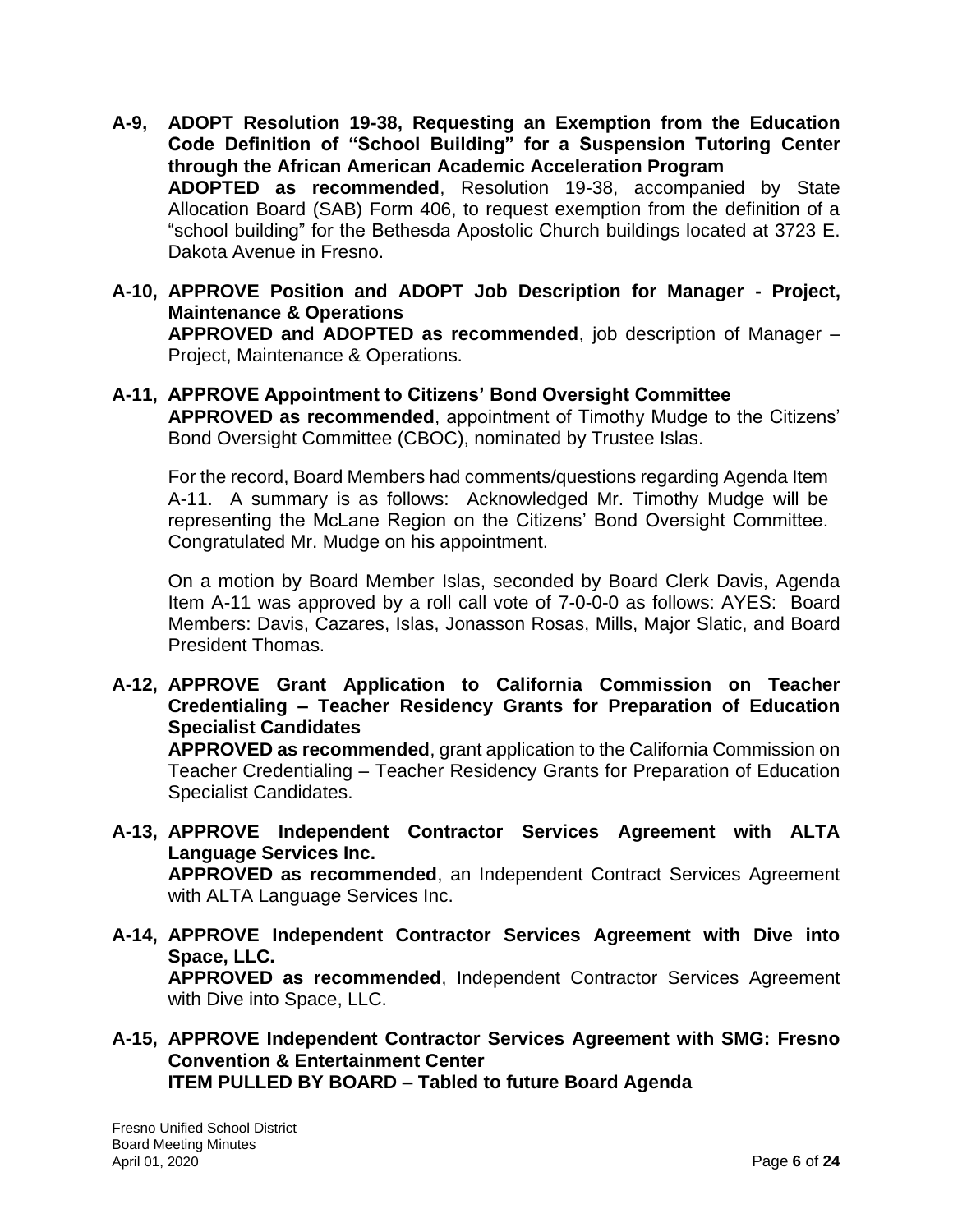For the record, Board Members had comments/questions regarding Agenda Item A-15. A summary is as follows: Requested clarity pertaining to what graduations will look like. Requested clarity as to what protections the District has within the contract if the current shelter in place continues. Can this item wait until there is more certainty? Executive Director, Andrew De La Torre was available to provide clarity.

A motion to table Agenda Item A-15 to the next April meeting, and wait until a waiver is provided to protect the District in the event a cancellation is unavoidable, was made by Board Member Jonasson Rosas, seconded by Board Member Mills, by a roll call vote of 3-3-0-1 as follows: AYES: Board Members: Davis, Jonasson Rosas, Major Slatic. NOES: Board Members Cazares, Islas, Board President Thomas. ABSENT: Board Member Mills. Motion did not carry.

A motion to approve Agenda Item A-15 with the condition staff work with SMG to obtain a waiver should the District not use the facility due to the pandemic, was made by Board President Thomas, seconded by Board Member Islas, by a roll call vote of 6-0-0-1 as follows: AYES: Board Members: Davis, Cazares, Islas, Jonasson Rosas, Major Slatic and Board President Thomas. ABSENT: Board Member Mills. Motion carried.

\*\*Immediately following the vote for Agenda Item A-23, Board Member Mills stated that her call dropped during the vote to table Agenda Item A-15. Board Member Mills vote was in favor of tabling Agenda A-15. With the addition of her vote the original motion carried by a vote of 4-3-0-0 as follows: AYES Board Members: Davis, Jonasson Rosas, Mills, Major Slatic. NOES: Board Members Cazares, Islas and Board President.

## **A-16, APPROVE Amendment to Independent Contractor Services Agreement with Orchid Interpreting Inc**

**APPROVED as recommended**, a request to increase an Agreement with Orchid Interpreting Inc. by \$30,000 for a total not to exceed \$70,000.

### **A-17, APPROVE Amendment to Agreement with City of Fresno for Student Neighborhood Resource Officers at District Middle Schools APPROVED as recommended**, amendment to the agreement with the City of Fresno Police Department (FPD) to provide Student Neighborhood Resource Officers (SNROs) for middle schools and DeWolf High School, for the period May 01 – June 30, 2020.

**A-18, APPROVE Amendment to Agreement with Saltzman & Johnson Law Corporation**

**APPROVED as recommended**, amendment to the agreement with Saltzman & Johnson Law Corporation to provide consulting legal services to the Joint Health Management Board (JHMB).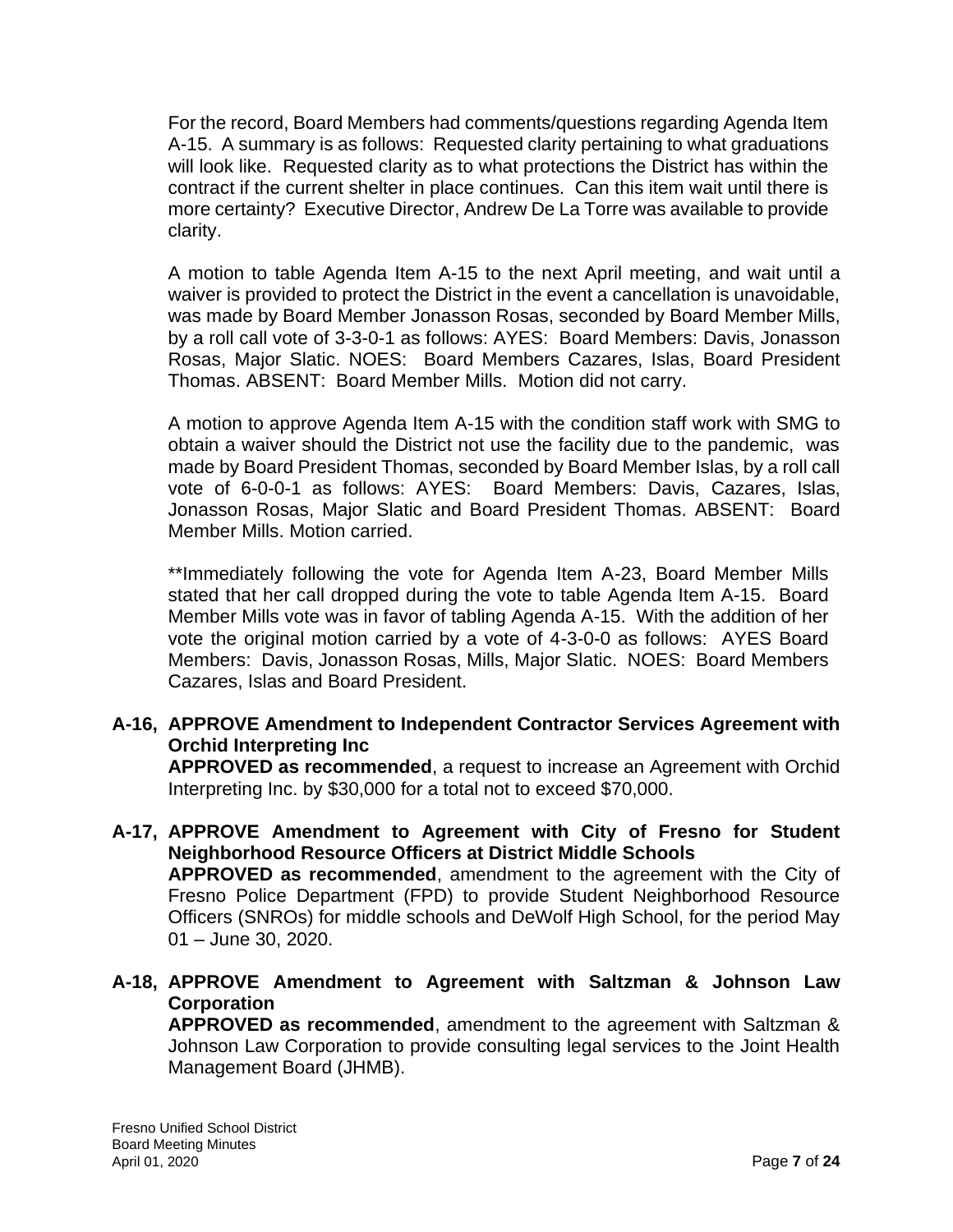## **A-19, APPROVE Property and Liability Insurance for 2020/21**

**APPROVED as recommended**, summary of quotes received from the district's insurance broker, DiBuduo & DeFendis, for the district's various forms of coverage. For renewal, is coverage related to Property, General Liability, Designated Lessees and Excess Liability requirements.

### **A-20, APPROVE Cyber Liability Insurance for 2020/21 APPROVED as recommended**, summary of quotations received for the district's placement of cyber liability coverage.

- **A-21, APPROVE Award of Bid 20-19, Fresno High School Career Technical Education (CTE) Building Construction APPROVED as recommended**, information on Bid 20-19, to construct a new 18,000 square foot, two-story facility to house three CTE pathways at Fresno High School: Arts, Media and Entertainment; Building and Construction Trades; and Engineering and Architecture.
- **A-22, APPROVE Award of Bid 20-25, Ahwahnee Middle School HVAC Replacement for Classroom Building APPROVED as recommended**, information on Bid 20-25, to replace heating and air conditioning units in ten classrooms at Ahwahnee Middle School.
- **A-23, APPROVE Award of Bid 20-27 Sections A and B, Fresno and Roosevelt High Schools Track and Field Bleacher Improvements APPROVED as recommended**, information on Bid 20-27 Sections A and B, to install new five-row elevated bleachers at the athletic track for Fresno and Roosevelt High Schools.

For the record Board Member Jonasson Rosas read a statement as follows:

My residence is located within 500 feet of the baseball fields that are at the southwest edge of the property comprising the Roosevelt High School site. Despite this proximity Bid 20-27 will have no measurable financial impact on my property because it funds replacement of bleachers, drinking fountains or walkways already in place. Moreover, Bid 20-27 is indistinguishable to other properties within my Trustee area that are part of the Roosevelt High School attendance area. Not withstanding the absence of any financial impact on my property, I abstain from this vote on Bid 20- 27 pursuant to Board Bylaw 9270 in the express purpose of avoiding any appearance of any conflict

On a motion by Board Clerk Davis, seconded by Board Member Islas, Agenda Item A-23 was approved by a roll call vote of 6-0-1-0 as follows: AYES: Board Members: Davis, Cazares, Islas, Mills, Major Slatic, and Board President Thomas. ABSTENTIONS: Board Member Jonasson Rosas.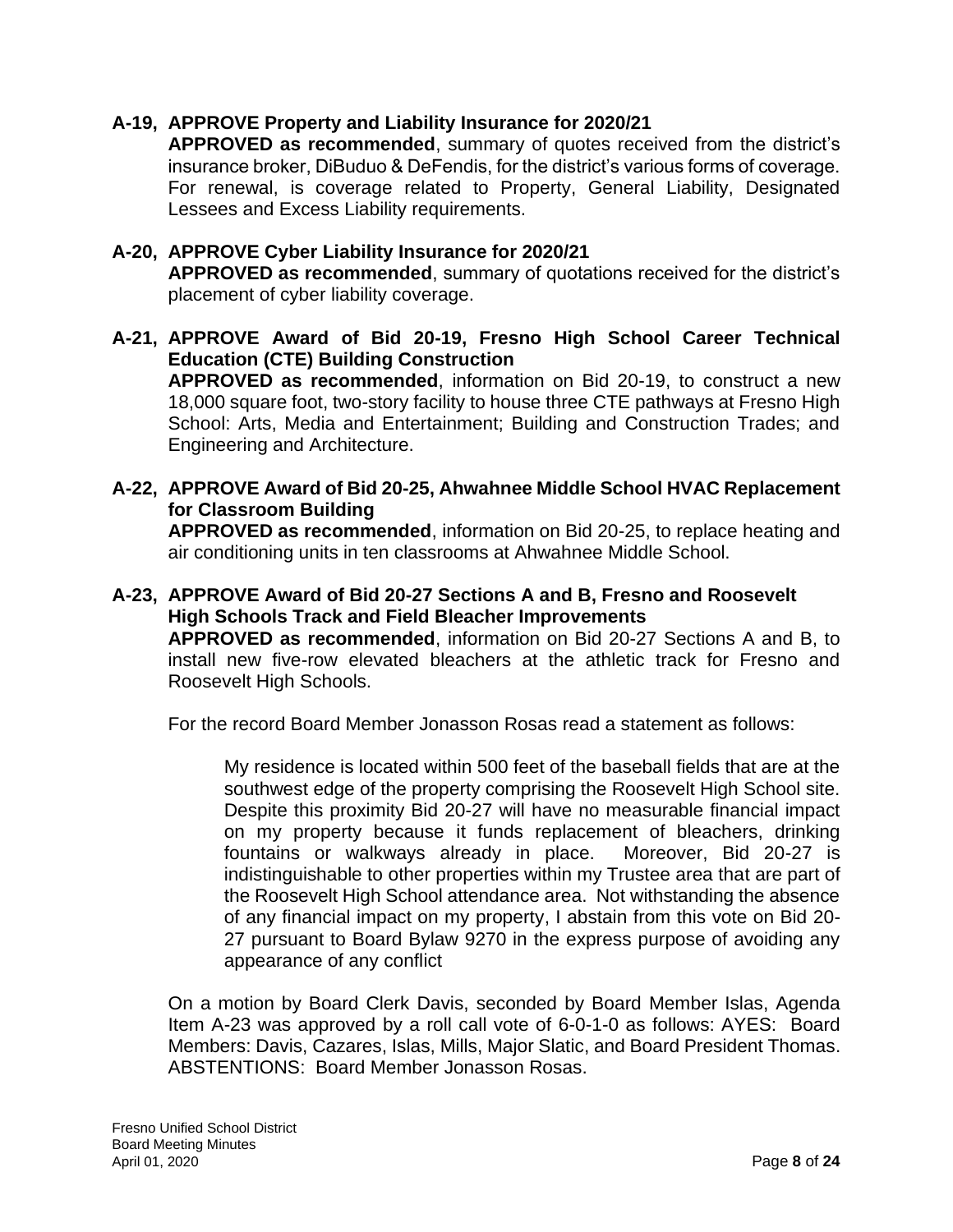\*\*For the record, Board Member Mills stated her call dropped during the vote to table Agenda Item A-15 and once reconnected, voted in favor of tabling the item.

## **A-24, APPROVE Award of Bid E23001, Central Ring for Wide Area Network Services**

**APPROVED as recommended**, information on Bid E23001, to establish fixed lease pricing for a logical central ring of wide area network fiber by establishing an architectural network connection to the seven comprehensive high schools, Duncan Polytechnical High School, CART, Fresno Unified Education Center, and Brawley Service Center.

### **A-25, APPROVE Multiyear Contract with Cisco Systems Capital Corp. for Purchase of Hyperflex Compute/Storage Nodes along with Annual Updates and Technical Support for Cisco Hyperflex System**

**APPROVED as recommended**, the multiyear contract with Cisco Systems Capital Corp. (Cisco Capital) for purchase and ongoing support of the District's Data Center compute/storage to replace older equipment and provide reliable, performant enterprise services and applications such as ATLAS, Lawson, etc.

## **A-26, RATIFY the Addendum of the Deaf and Hard of Hearing Service Center, Inc., Services Agreement**

**APPROVED as recommended**, an Addendum with Deaf and Hard of Hearing Services Center (DHHSC) in the amount of \$100,000.

### **A-27, RATIFY Amended Independent Contract Services Agreement with Springboard Collaborative RATIFIED as recommended**, an amended independent contract services agreement with Springboard Collaborative.

## **A-28, RATIFY Grant Application to the Fresh Fruit and Vegetables Program 2020 Grant Cycle**

**RATIFIED as recommended**, the district's grant application to the 2020 Fresh Fruit and Vegetables Program (FFVP) through the California Department of Education.

For the record, Board Members had comments/questions regarding Agenda Item A-28. A summary is as follows: A request for clarity on what is prohibiting the District to expanding this program to all schools. Requested a board communication pertaining to this item and the communication to include the location of schools currently participating in the program and the location of the nine schools which do not participate in the program. Chief of Operations Karin Temple was available to provide clarity.

On a motion by Board Member Islas, seconded by Board Clerk Davis, Agenda Item A-28 was approved by a roll call vote of 7-0-0-0 as follows: AYES: Board Members: Davis, Cazares, Islas, Jonasson Rosas Mills, Major Slatic, and Board President Thomas.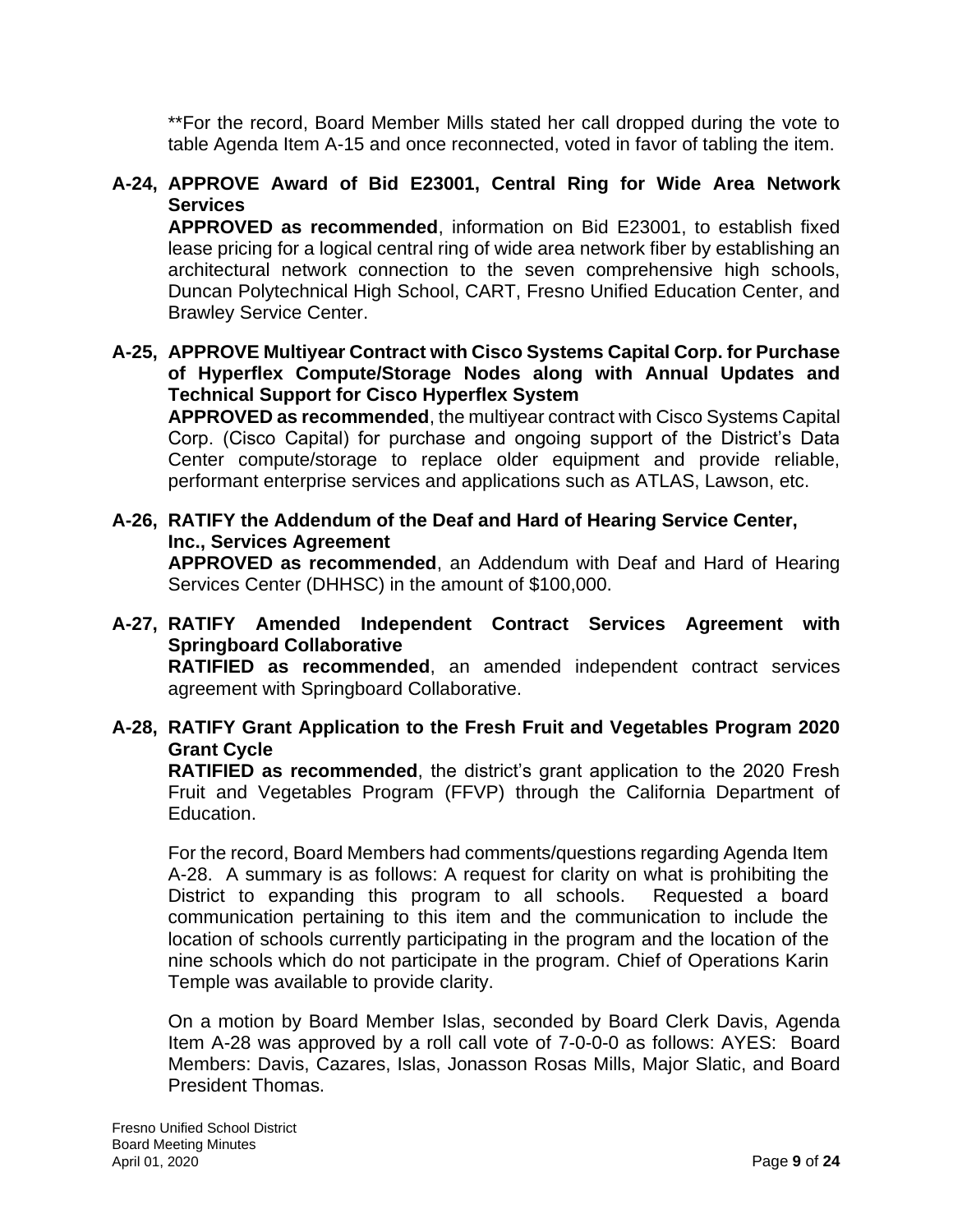#### **A-29, RATIFY Change Orders for the Projects Listed Below RATIFIED as recommended**, Change Orders for Bid 19-42 and Bid 19-50

## **A-30, RATIFY the Filing of Notices of Completion**

**RATIFIED as recommended**, Notices of Completion for Bid 18-41 Section A, Bid 19-21 Sections A and B, and Bid 19-36.

## **UNSCHEDULED ORAL COMMUNICATIONS**

**Andrew Fabela** - At the May 30, 2018 board meeting, the Board approved a budget expenditure of 2.8 million dollars for tablets and hotspots with Agenda Item B-20. The tens of thousands of tablets and hotspots were purchased in August of 2018 have been sitting in the warehouse on Brawley Ave. ever since. I last checked this past August of 2019 and still saw the warehouse filled. Why, after 18 months, haven't these resources gotten into our students hands? The District is already suffering a pandemic called "The Inability to Read, Write and Do Mathematics Pandemic." I hope the school board members who voted for this expenditure ask for an answer to my question. Another wasted expenditure because the students weren't allowed utilize it.

**Alex Diaz** - Hello, I'm a senior at Sunnyside High School. I was wondering what are you guys going to do for the seniors who are playing sports. Are we going to make up the games when we go back to school?

**Familias Emporedaras (Multiple Individuals)** - Dear Fresno Unified School Board Members:

- On behalf of Familias Empoderadas, a parent group in Fresno, representing the seven areas within the school district. We respectfully present to you some questions and concerns coming from the FUSD parents to address during unscheduled oral communications in the upcoming board meeting on April 1st, 2020.
- Protocols for the board meeting on April 1, 2020.
- When would we have the Spanish agenda available? Would we have access to it before the meeting?
- Would we have translation during this meeting? If we have difficulties with the audio or translation, who do we refer to?
- How would FUSD document parent's questions, comments, or suggestions throughout unscheduled oral communications, including emails that you may have received before or after the meeting?
- Would the community have an opportunity to participate in the unscheduled oral communication section of the agenda?
- Student tablets for K -3 and 9-12 grades from 2018-2019 academic school year
- What are the reasons the district didn't distribute the 30,000 tablets that were approved during 2018?
- Has the district set up a date to let parents know when and where to pick up their student's tablets or laptops?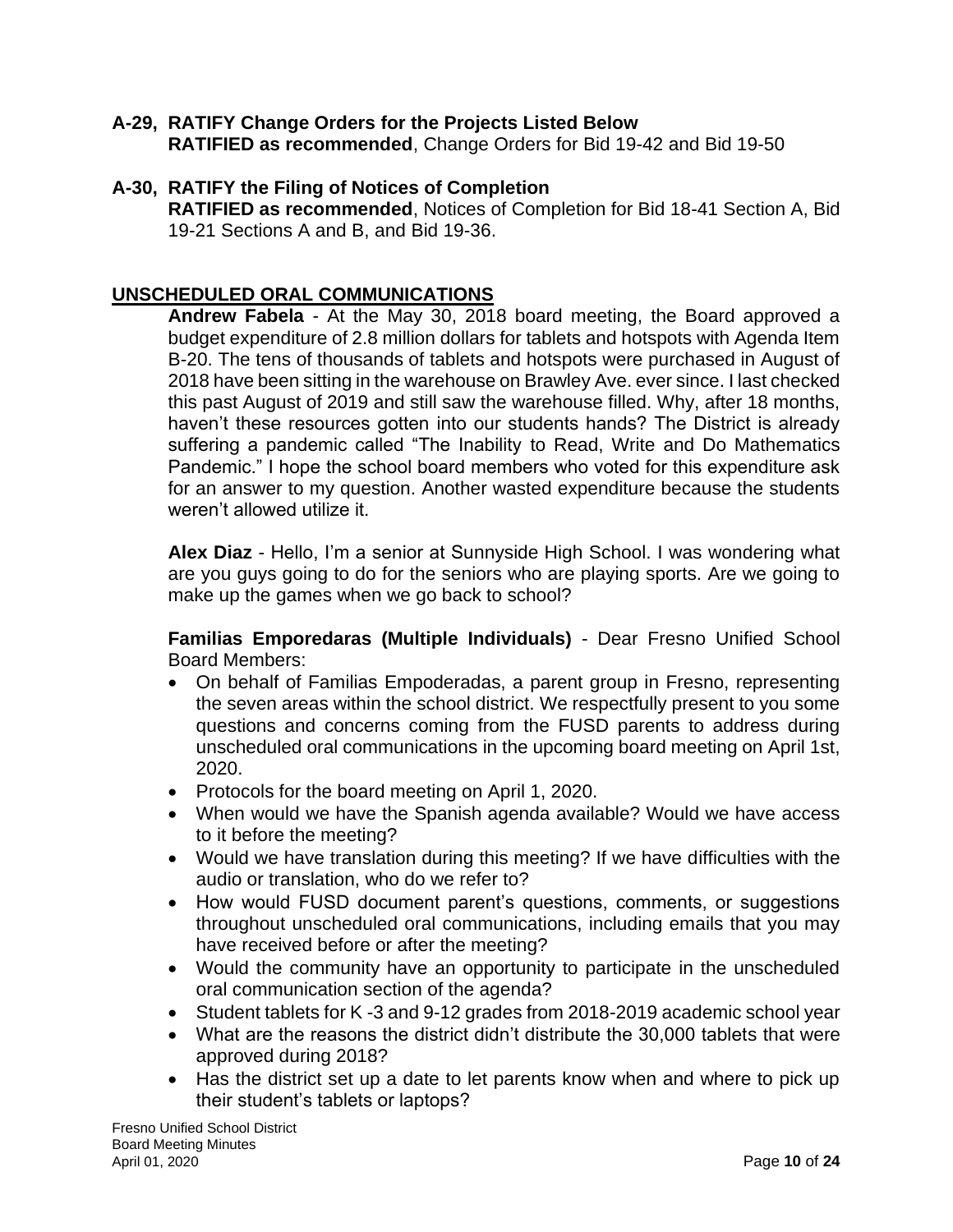- Would the district have a list of students who would be a priority?
- Attached is a list with students' and parents' names that Familias Empoderadas collected from families in need of a tablet promised by FUSD since 2018, due to their children's lack of resources to support their academic success. How is the district responding to these parents?
- Student tablets for 4-8 grade for this academic school year 2019-2020.
- We want to thank those few schools from our district that have distributed the tablets to students in 4-8th grade, yet, more than 80% of the schools have not done it. We encourage you to do so as soon as possible.
- Educational resources for FUSD students during COVID-19.
- We understand that the district has distributed homework packets, giving priority to students without access to technology. Our concern is the limited amount of those packets and the demand of families in need, including FUSD students commenting that these packets are just a review of what they have learned already and could get through them in one day.
- In order to solve this problem, we want to ask for teachers to please contact students and follow up with them and learn how they can better support them. We know teachers are the experts and we, as parents, are willing to support them from home. They know their student's needs. Now, with technology, there are many ways for teachers to continue supporting their learning. An example could be providing online classes maybe through Zoom, Google Classroom or other programs.
- LCAP Draft
- Can you please provide us with the date you will be reviewing the LCAP draft for the next school year?
- During the last board meeting, March 4, 2020, our parent group, Familias Empoderadas, submitted a list of our petitions in favor of English Learners to be included in the LCAP draft. Who and when would we be provided with a follow up answer if they would be included and taken in consideration or they would be discarded, including an explanation of the decision made?
- We appreciate your support and collaboration

## **B. CONFERENCE/DISCUSSION AGENDA**

**B-31**, **CONDUCT Public Hearing in the Matter of the Dailey Elementary Charter School Renewal Petition HELD a PUBLIC HEARING** in the Matter of the Dailey Elementary Charter School

Renewal Petition.

The Public Hearing in the Matter of the Dailey Elementary Charter School Renewal Petition convened at 6:57 p.m.

## **OPPROTUNITY FOR PUBLIC COMMENT ON AGENDA ITEM B-31**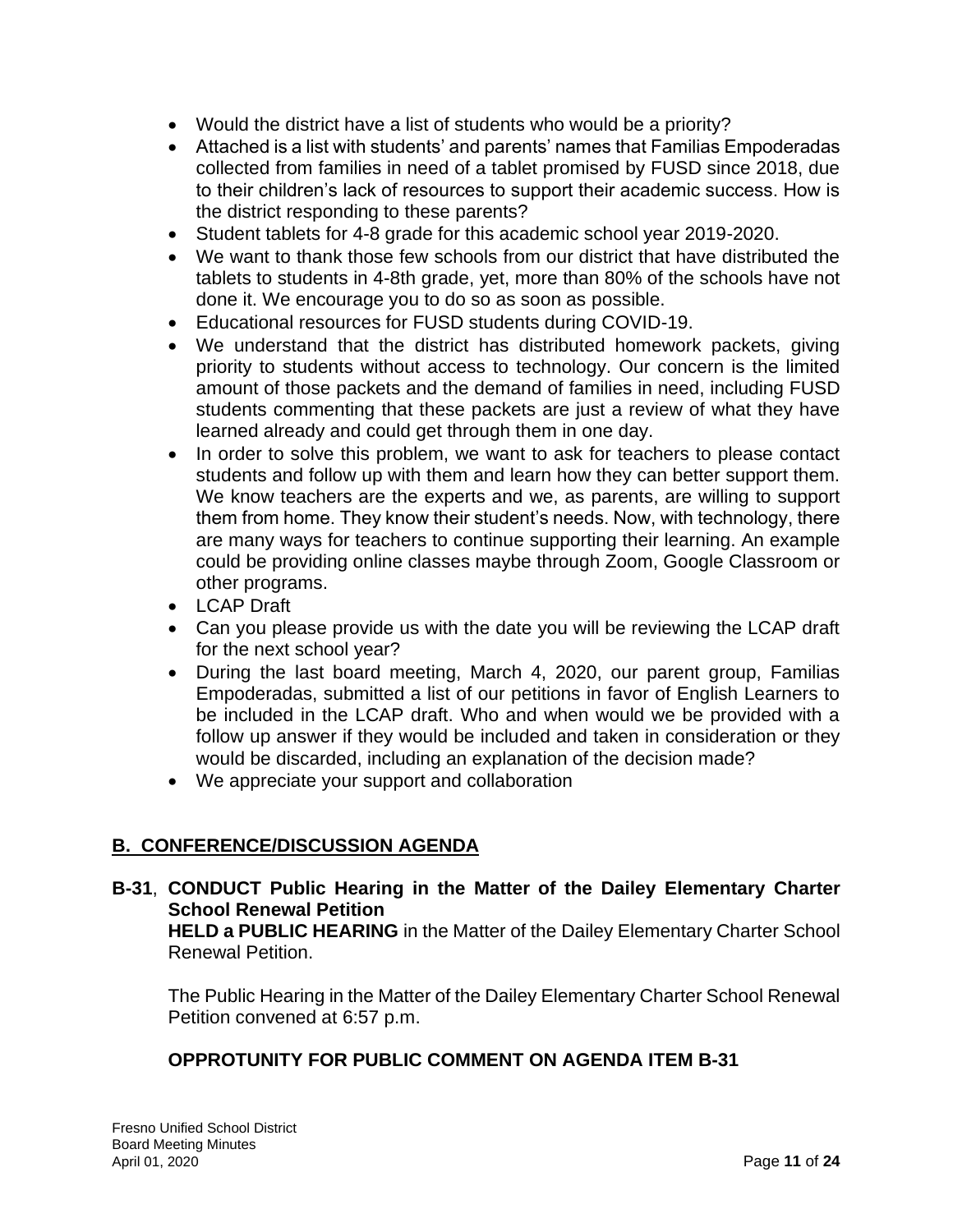**John Kinsfather -** Board Members, My son graduated valedictorian from IB in 2013, I have 2 now at Dailey. DO NOT renew Daileys Charter. The Charter structure does not provide the oversight and congruentcy needed for a continuing years program such as IB. Many parents are transitioning out of IB for schools like Biard, due to dissatisfaction with Dailey. I have spoken with many parents that in the end, "were not convinced about IB." They will leave Dailey and IB, never to return. These families are missing out on a tremendous opportunity to experience IB like my son did. Daileys current "Charter" structure is causing more harm to the overall IB program and our children. I believe IB would be better off WITHOUT a primary years program if it remains as a "separatist" Charter. I can look beyond the shortcomings and know the long term benefits that IB will hold for my children. Most families will not. All IB Programs must have the same oversight and management to work effectively. There are also many Sped problems with Dailey. Please investigate the lack of retention or transfer rates into Cooper Academy or WHY parents opted to take their children to Baird and other schools after 5th grade. Talk to the admin at Cooper. I encourage you to delay making a decision to renew this charter without first investigating Daileys true end result. The obvious decision will be to restructure Dailey under FUSD. Thank you, John Kinsfather.

**Jeanne Pentorali -** As the Executive Director of Dailey Elementary Charter School, I speak on behalf of every staff member. I have had the opportunity of opening Dailey ten years ago as a teacher. I then supported the school through our first extremely successful IB Evaluation as the IB Coordinator, and have now led the school as the Executive Director for the last three years. Dailey is a school that embraces the cycle of continuous improvement for student learning, staff development, school climate, and overall student well being. It is a community of professionals that puts children's learning and well being first. Due to the dedication and hard work of amazing educators, students, and families our students show significant growth in academic achievement through CAASPP and NWEA assessments along with ELPAC. We create internationally minded, critical thinkers and problem solvers that love to learn and make the world a better place. 90% of our scholars return to Fresno Unified School District in 4th and 5th Grade, as our purpose is to be city builders and support the IB continuum in Fresno. We are extremely proud that one of our Dailey Dragon's graduated last year from Fresno High as a full IB Diploma Candidate. I have watched and supported Dailey's growth and development over the last ten years and am extremely proud of everything our community has accomplished for the betterment of ALL children. I can't wait to watch us grow even more in the next five years to meet the needs of our (250-word limit reached)

**Jesse Molina** - Hello, At the direction of Debra Odem, I am sending my speech regarding Dailey Charter Elementary's Charter Petition, which is being heard by the Board today. Good Evening FUSD Board of Trustees, Superintendent Bob Nelson, and FUSD cabinet members and staff – thank you for your service to our community and children during these unprecedented times. My name is Jesse Molina and I am here today as both the president of Fresno Innovative Charter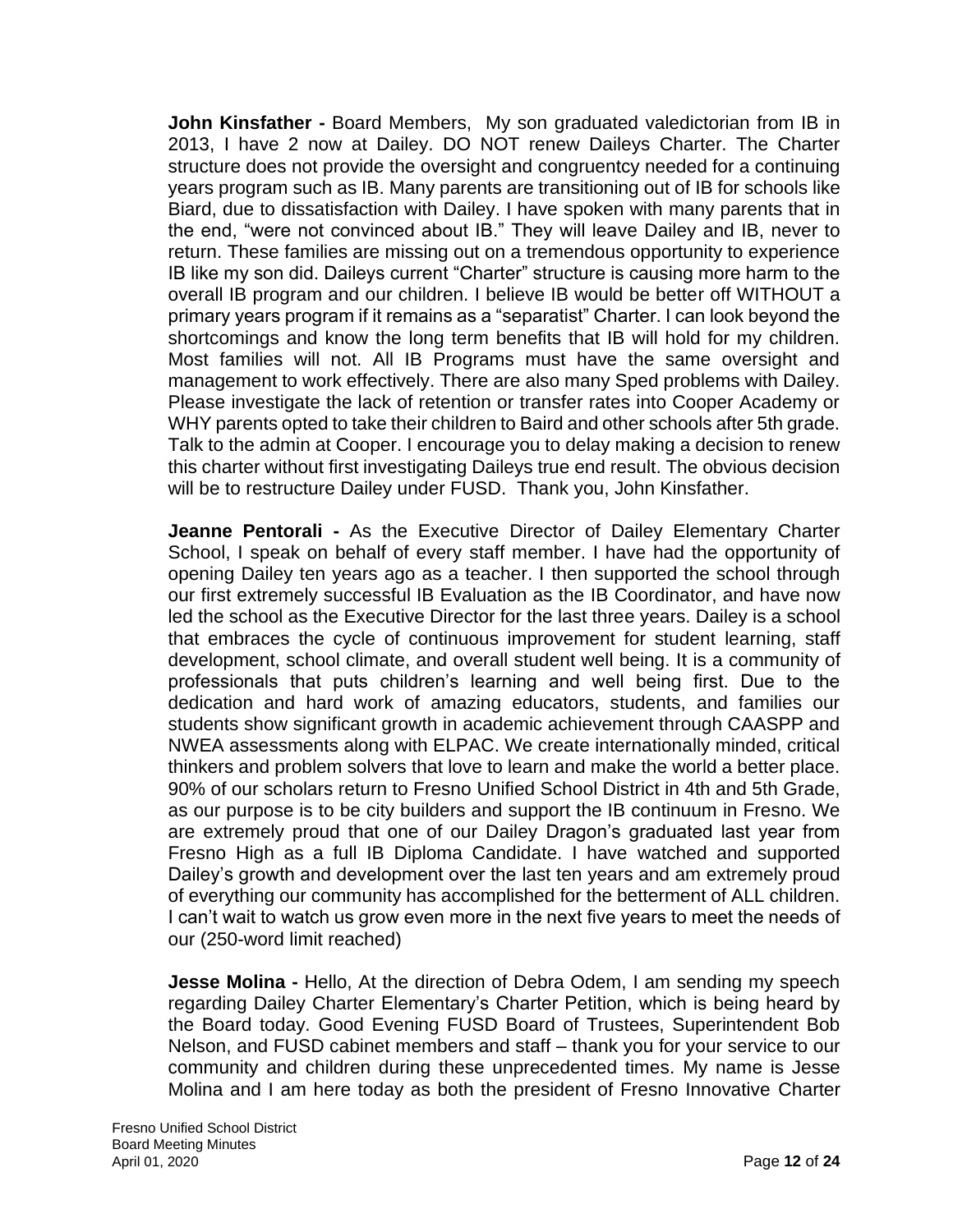Schools which is the governing body that oversees Dailey Charter Elementary; and, as a parent of a Dailey Dragon who is in 5th grade and started at Dailey as a kindergartner (who will soon be on her way to Cooper Academy!) and I am here to ask for your support in approving Dailey's Charter Petition. As a board president I can attest to the fact that Dailey is fiscally sound and operates on budget. As a board we meet on a regular basis in accordance with our bylaws are fully aware of student progress, administrative needs, and academic success and challenges and school test scores. Speaking of success, Dailey was 1 of only 29 elementary schools in the entire Central Valley to receive the CA Distinguished Schools Awards this year, and in fact, has received this prestigious honor every single year that it has been eligible. As a parent, I have seen Dailey work tirelessly to meet students where they are at and ensure all students are succeeding and feel supported. Additionally, Dailey's school culture and curriculum (250-word limit reached)

For the record, there were questions/comments from Board Members to address Agenda Item B-31. A summary is as follows: Requested the staff report to address concerns of treatment of special education students, and if Dailey is recruiting and serving neighborhood students. Asked if district had opportunity to approve for less than five years. Request for number of students which continue in the IB program when they leave Dailey. Requested for Dailey to watch and plan for their culture. Request for number of students which attend Dailey then move to Cooper Academy and then to Fresno High School.

For the record, no action was required for this item.

The Public Hearing in the Matter of the Dailey Elementary Charter School Renewal Petition adjourned at 7:09 p.m.

**B-32**, **PRESENT and DISCUSS the 2020/21 Strategic Budget Development Presented and Discussed**, the 2020/21 Governor's Proposed Budget which was released on January 10, 2020.

Presentation by Deputy Superintendent/CFO Ruth F. Quinto.

## **OPPROTUNITY FOR PUBLIC COMMENT ON AGENDA ITEM B-32**

For the record there were no public comments for Agenda Item B-32.

For the record, Board Members had comments/questions regarding Agenda Item B-32. A summary is as follows: Request for clarification of review date for next year's Local Control Area Plan. How will families be notified? Request for clarification on payment of contracts. Request to pause on moving forward with Designated Schools. Expressed appreciation for District Staff and their work on this presentation. Commented on the Governor's May Revise and possible reduction in revenue.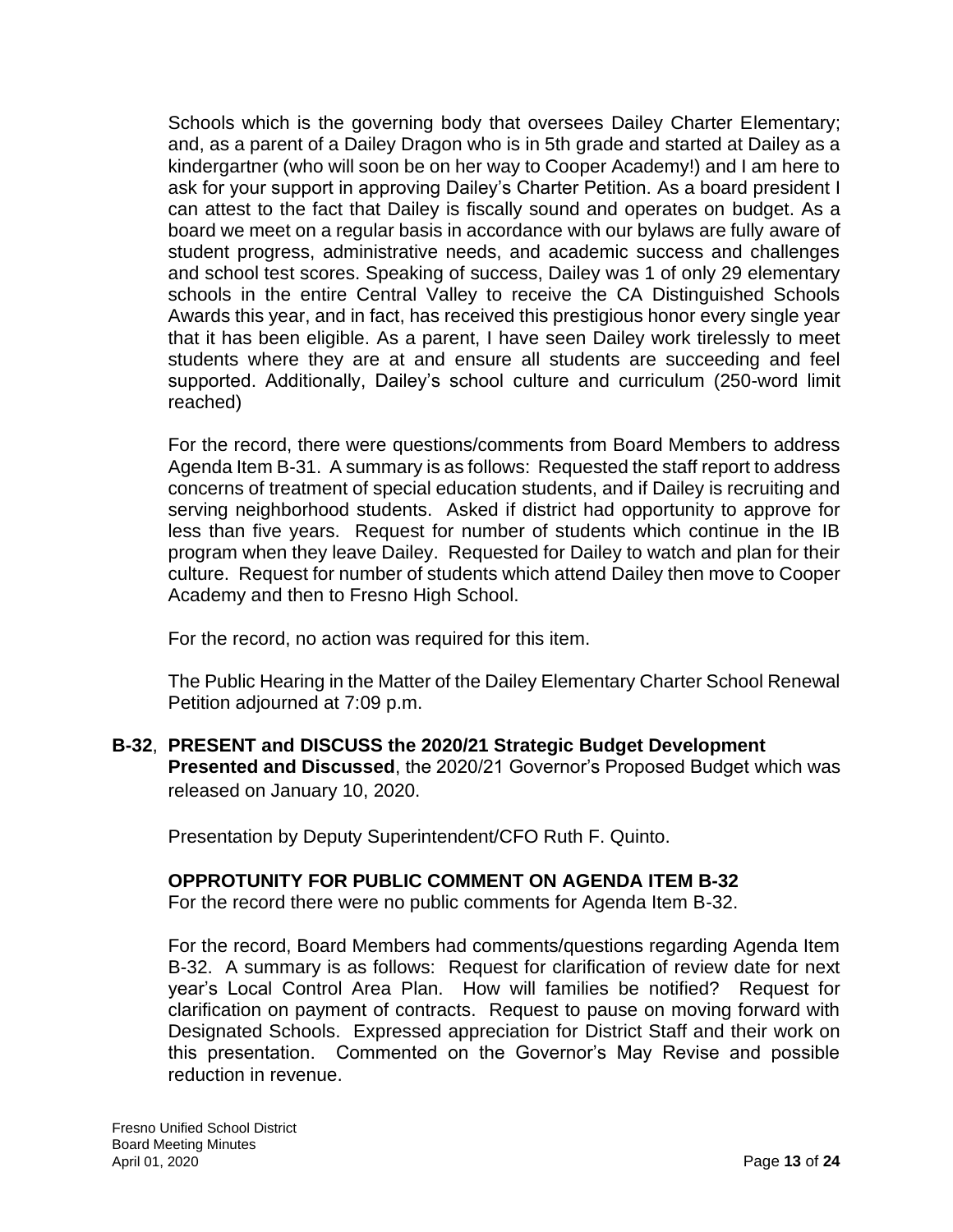How many staff are in a laid off status and what are the dollars associated? Request for information pertaining to Designated School performance. Deputy Superintendent/CFO Ruth F. Quinto was available to provide clarity.

For the record, no action was required for this item.

## **B-33**, **DISCUSS and ADOPT Resolution No. 19-40 Regarding Actions in Response to COVID-19**

**ADOPTED with revisions as follows**: the temporary closing of school date be June 12 and a provision to extend the date if needed.

The original resolution asked to extend the temporary closing of schools and onsite educational programs of the District through May 3, 2020 and continues to authorize the District Superintendent to take all appropriate actions to address the threat of and respond to COVID-19, including but not limited to, supporting educational opportunities for District students to the extent feasible as well as other matters set forth in Governor Newsom's Executive Order N-26-20, including any amendments thereto.

### **OPPROTUNITY FOR PUBLIC COMMENT ON AGENDA ITEM B-33**

There were 27 people who wished to address the Board on Agenda Item B-33. Their names are listed below.

**Jennica Jacobs, Parent -** FUSD Board Memebers, I urge you to ADOPT resolution 19-40, and keep our schools closed, not just through April (to re-open May 3rd), but through the remainder of the school year. With this growing pandemic, we are all enduring change, and it's hard! However, hospitals are not allowing visitors, so if our children get sick, our family members get sick, we don't know if it's a last good bye!

Keep our kids and our communities safe by keeping our kids home! Thank you, Jennica Jacobs Parent

**Kia X** - Please extend the school closure until COVID 19 blows over. Please keep our children safe by keeping them at home (shelter in place and encourage social distancing). Our children cannot learn and will not be safe if they are to return during this pandemic. Is it possible that school will not resume until next school year? As a parent, I know an education is important, but my children's health is my priority right now. Concerned Parent of Fresno Unified

**Karra Gadberry** - Good evening Board, I realize that if school does not re-open until the fall my question will be irrelevant, however, should school re-open, I would like to make sure that there is a program in place to help the medically fragile to continue education online, rather than in the classroom for those who still feel that it is not safe to return to school. Will there be something that can be set up for those students? I understand that it would have to be graded work at that point for children to get credit and that should be expected by any parent choosing to do this. Thank you for your time, Karra Gadberry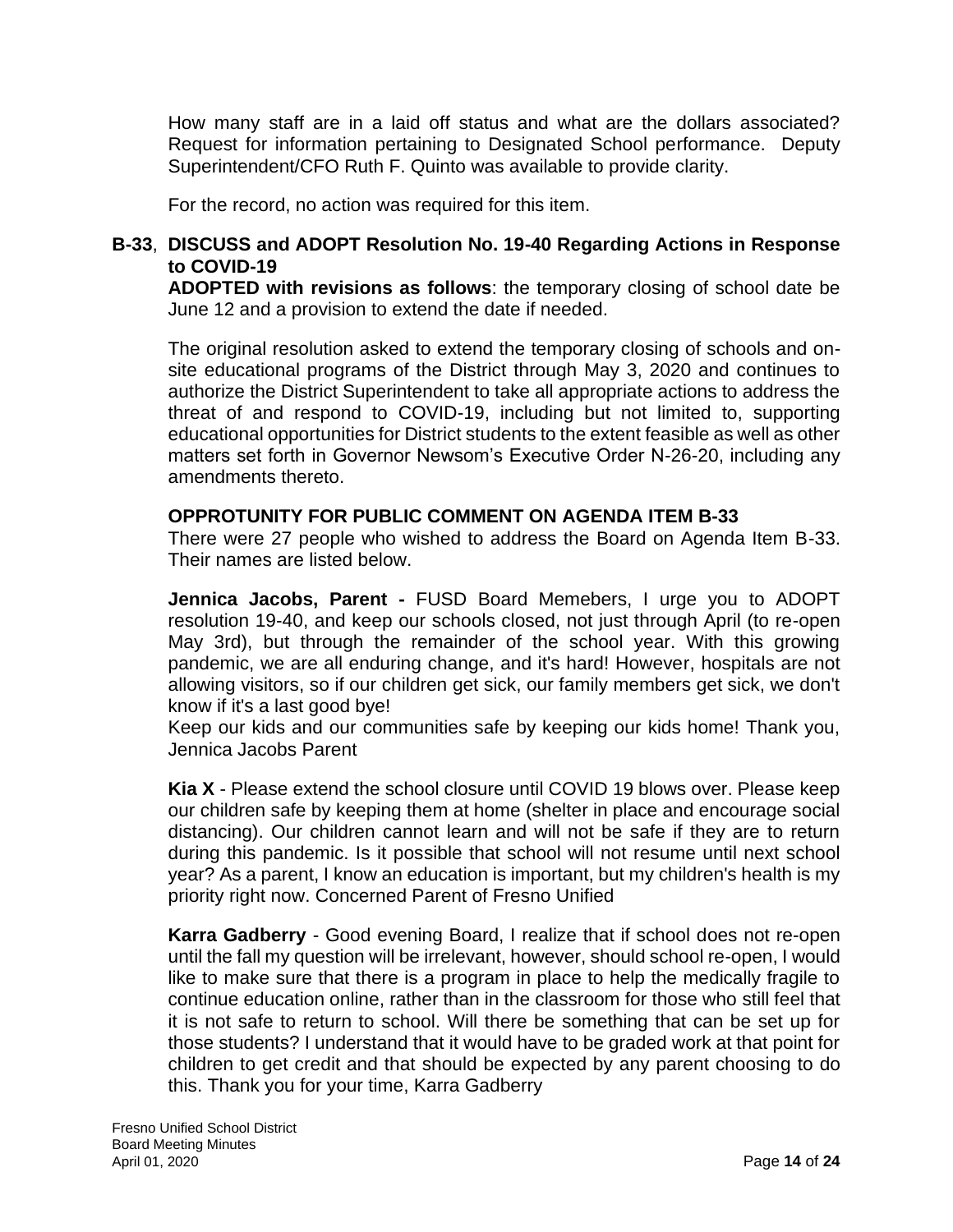**AnnMarie Martinez** - First I'd like to thank everyone for their hard work and efforts to make this shelter in place as smooth as possible for our children. My daughter is a senior and I would like to know what is the plan for them to complete their core requirements and graduating. It breaks my heart that she has missed a lot of those senior milestones during all of this. But her safety and welfare means more to me. So again thank you for all you have done and plan to do for our children. Sincerely, A Wildcat Mom. Thank you

**Daisy Navarrete** - While I appreciate everything that is being done to make sure all students have access to food and school supplies, I feel as if you are leaving out the preschool students. They are still students. They are missing out on school also. I get that they don't do much homework compared to higher grade students, but they are still missing out on learning. I know you are working on getting students laptops and tablets. But preschool students aren't included. We live in a world where technology is everywhere. And pretty much needed to get things done. So I'd appreciate it if you were to include the preschool students in to all that you guys offer all the other students. I'd also appreciate more links with activities that are directed to preschool age students. Thank you! Daisy Navarrete Winchell Elementary parent

**Jody Ketcheside -** Good Evening, I am a parent of a student at Tenaya and one at Bullard. As much as I'd love to see my children return to school in a couple of weeks, it feels too soon given that our community has just now confirmed community spread. To assume that it will be safe to go back to school in two weeks would be irresponsible, given what we have seen in other countries at this point in the spread of covid-19 for them. Please consider extending the closure. Thanks, Jody Ketcheside

**Angelica Figueroa** - Good evening-- I appreciate the opportunity to voice my concerns over the extension of the school closures. I am the proud parent of a senior at Fresno High School and a 6th grader at Hamilton Elementary. While I sincerely appreciate the safety precautions our FUSD leadership has taken to ensure our students, faculty and staff remain healthy, further extending the closures would be even harder on our students if the risk to their health has been minimized yet they are kept out longer. As it is, our seniors have worked hard and have been missing out on learning, time with their friends. activities, competitions, etc. Our Warriors Marching Band and Colorguard have been fundraising for over 2 years to be able to perform April 18, 2020 in Disneyland. I am thankful to Superintendent Nelson and our Board who in their wisdom have done what they considered at the to be a life saving solution. However, is our student body, faculty and staff still truly at risk? And how will this further affect Commencement, learning and other activities for our students? Again, I know I am not alone when I say that we are grateful for our leaders and the difficult decisions they have had to make, but I ask that you please consider how this will continue to affect our senior students as well as other grades. They miss their friends, teachers and staff. I myself miss being at my work at Tenaya Middle School and creating lesson plans in (250-word limit reached)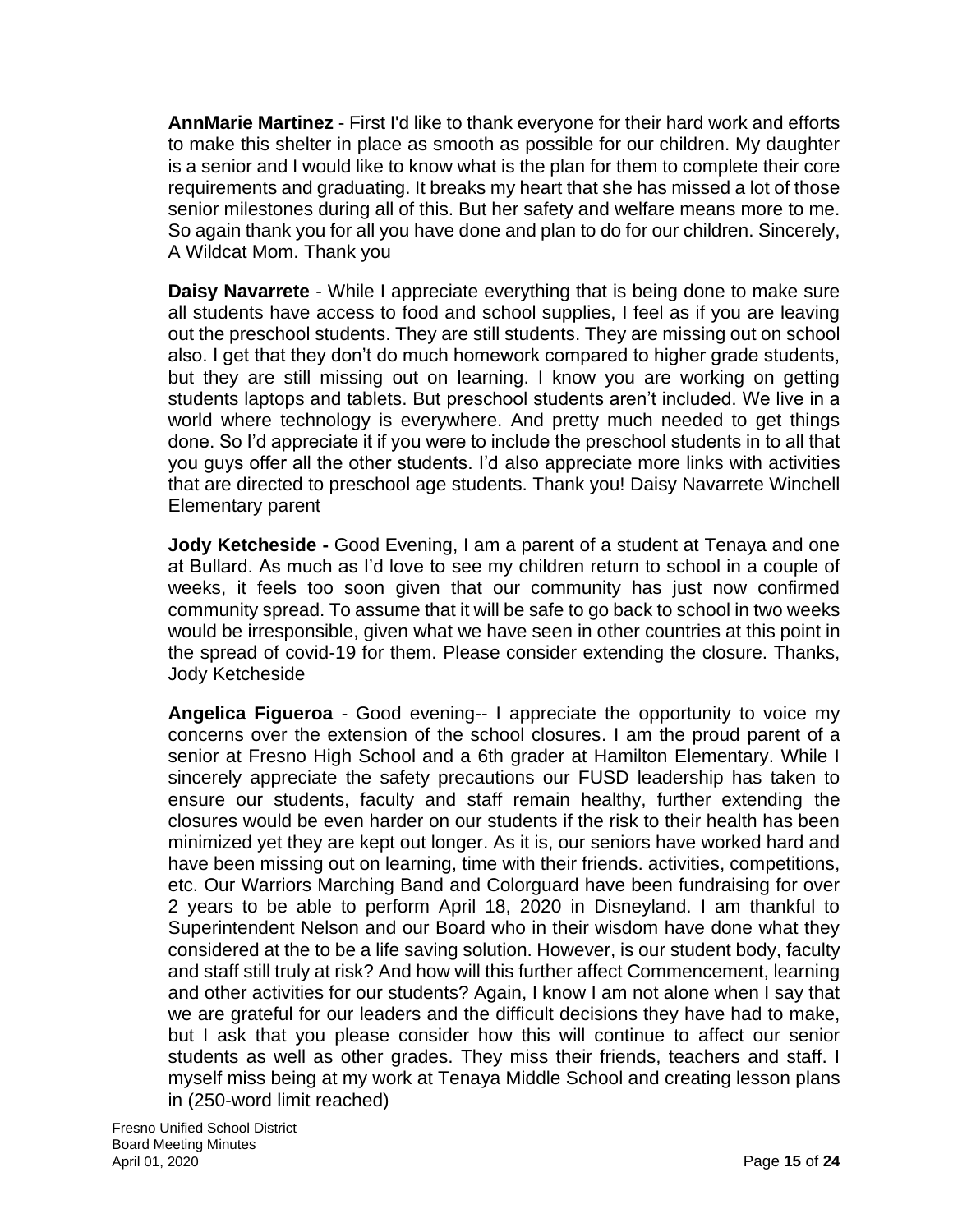**Graciela Tejeda** - Good evening I am the parent of two elementary children. Fresno seems to be growing in numbers of COVID-19 cases daily and this concerns me tremendously. I know that school is so essential for the kids but at the same time I feel that perhaps waiting until August to return will be more beneficial. Of course online work and grading should be available to get them accountable for being responsible just as they would in school. Thank you Graciela Tejeda

**Arthur Stewart** - In regards to Agenda Item B-33 on the April 1 School Board agenda, I would request that if deemed safe and prudent, schools resume on May 4, 2020. However, if at this point or at a later date the School Board decides to cancel the remainder of the school year, I ask that schools allow students to complete and submit required work/assignments which can improve their semester grades. Thank you, Arthur Stewart, Parent

**Cynthia Lawrence** - PLEASE keep us closed at least through April! As an educator, this is not as easy request, but I fear greatly for the health of our students and staff. As a senior English teacher at Bullard High School, it is even harder to ask you to consider closing the school until the 2020-2021 scheduled school opening in August. I have been in contact with many of my senior students. Many students were initially very disappointed with the potential of missing out on senior activities. Now, as it looks inevitable, they have expressed frustration with not knowing what is happening or how to move forward. Hanging in limbo, not knowing what to expect for the weeks ahead, is more stressful than having clarity. If the schools are closed, that's it. We can move forward. The current situation feels like walking into a classroom of 36 students without a lesson plan! On a very personal note, this year, our new principal moved a dozen teachers in to new classrooms. I am not the only teacher who ended up in an extremely small classroom, which only holds 20 desks for my 36 students. The room is so crowded none of us can move around safely, and we are literally breathing down each other's necks. Even before COVID-19, I placed hand sanitizer, tissues, and bleach wipes all around the room to prevent the normal spread of germs. I cannot imagine going back to such a crowded classroom after this horrible pandemic. Finally, and as (250-word limit reached)

**Jesse Alvarado** - If smaller schools like; JE Young Cambridge Continuation High School could be able to get to school just to get packets, or unlock classes, because not all teacher re on theyre edguenuity schedule so it makes it difficult for some students to work, on top of giving us a mental break, for alot of high schoolers home life is stressful as much or even more then school, and for bigger high schools we could have split day schedules, where you break it into 5 groups, or for schools like SunnySide High, and theirs alot of students you can break it into 10 groups, so everyone can get to go once every two weeks and with a smaller window it will be encouraged to get the most out of the school day, It's important to maintain calm and rational in this stressful times but shutting down schools for months is not nor has it ever been a good idea, even if you can only go once a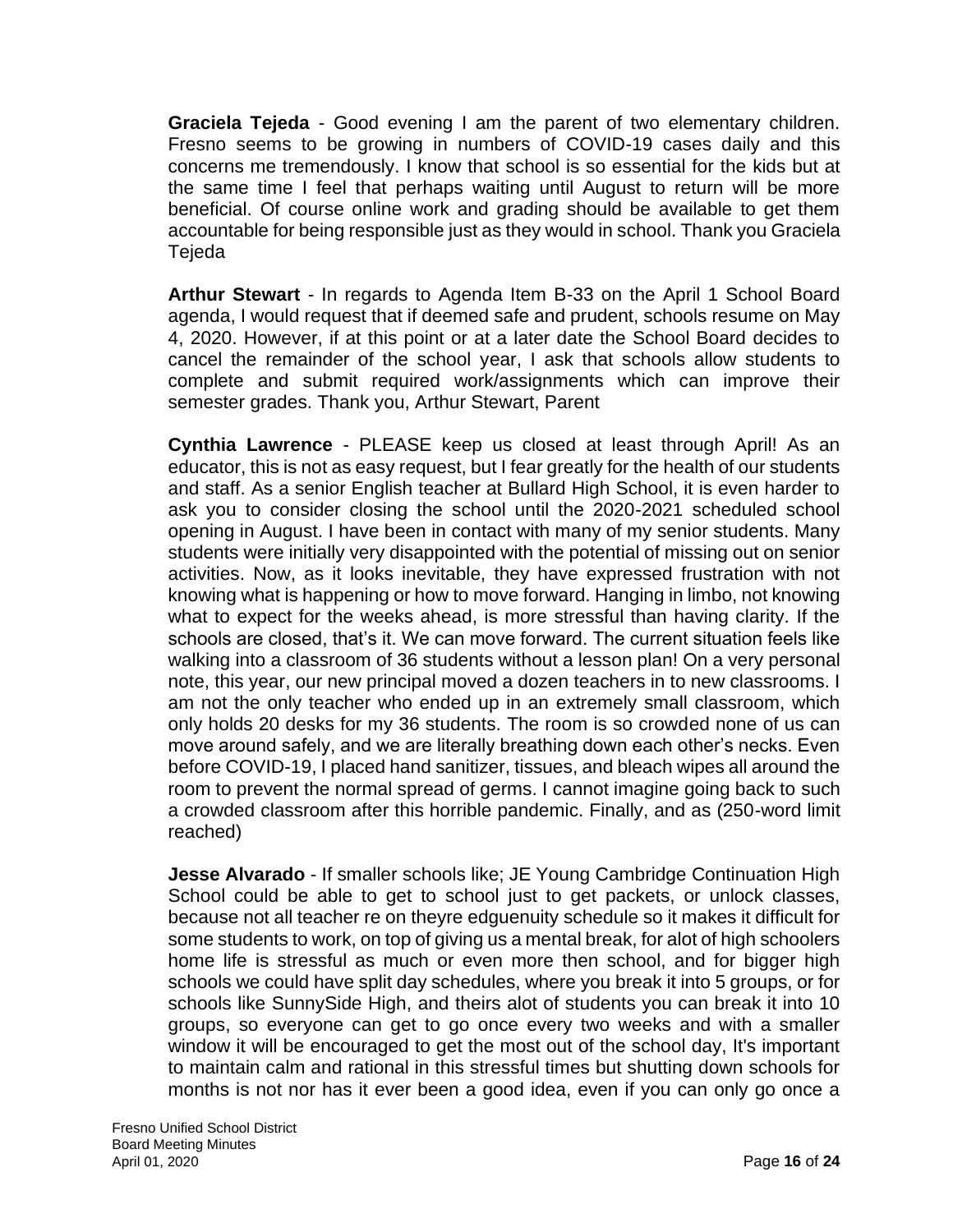week its better then staying inside, going crazy. Thank you for taking the time to read and hopefully consider the idea. But honestly if that also has many flaws, to make things smaller, juniors and seniors should be a bigger priority, so if school can't start back any time soon at least find alternatives, not including only classes, some courses like PE, even at continuation school don't offer online courses for PE.

**Tiffani T Chatman** - Hello, I'm emailing in today to express my concern on the return to school for Fresno Unified Students. My son is a sophomore attending Hoover High School. I don't feel it's safe for students to return back on the original date after Spring Break. Since President Trump has extended the stay at home order till April 30th I feel as though the school district should take that into consideration. Students can have class work to complete from home. Whatever needs to be done to maintain the safety of the students is my biggest concern. It's impossible to practice social distancing inside a classroom. Tiffani T Chatman

**Cynthia Newell** - Hello, It appears that 'on campus' learning will not be returning for the current school year. What does this mean for Seniors? Will they be considered official graduates on the original date planned? Will they receive their diplomas on time? Thank you. Cynthia Newell

**Lorena Moreno** - Buenas tardes Miembros de la mesa directiva. Estoy hablando por el comentario público en referencia al artículo de la agenda B-33. Mi nombre es Lorena Moreno madre de 3 niños de los cuales 2 pertenecen al Distrito Unificado de Fresno y staff de GO Public Schools Fresno. Basándose en diferentes fuentes de información he caído en la conclusión que en otros distritos, al igual que en escuelas charter y escuelas gate, se están implementando diferentes tácticas para poder alcanzar y contactar a los padres de familia y estudiantes. Como en el ejemplo de la escuela Dailey en la cual proporcionaron un paquete de estudio, diariamente los maestros están mandando email y mensajes a los estudiantes y padres, se están apoyando de medios de comunicación alternativo como Seesaw, Classtag y otros app. Están teniendo juntas de zoom dos veces por semana (estudiantes y maestros) y nos están proporcionando recursos como videos grabados en youtube. Se que son distritos o escuelas independientes más pequeñas, pero si tan solo los maestros pudieran tratar de enfocarse en lo que son sus alumnos por salón de los cuales aprox son 25 a 30 niños máximo, este trabajo se podría llevar a cabo exitosamente, porque tanto `maestros como padres podamos trabajar en las necesidades tanto de una parte como de la otra. Por eso hoy les pido que ayuden a nuestras familias a poder apoyar educativamente a nuestros niños con un plan a largo plazo qué realmente contenga la instrucción de calidad y equitativa qué cada (250-word limit reached) **TRANSLATION FROM GOOGLE TRANLSATE** - Good afternoon Members of the Board of Directors. I am speaking because of the public comment referring to agenda item B-33. My name is Lorena Moreno mother of 3 children of which 2 belong to the Fresno Unified District and staff of GO Public Schools Fresno. Based on different sources of information, I have come to the conclusion that in other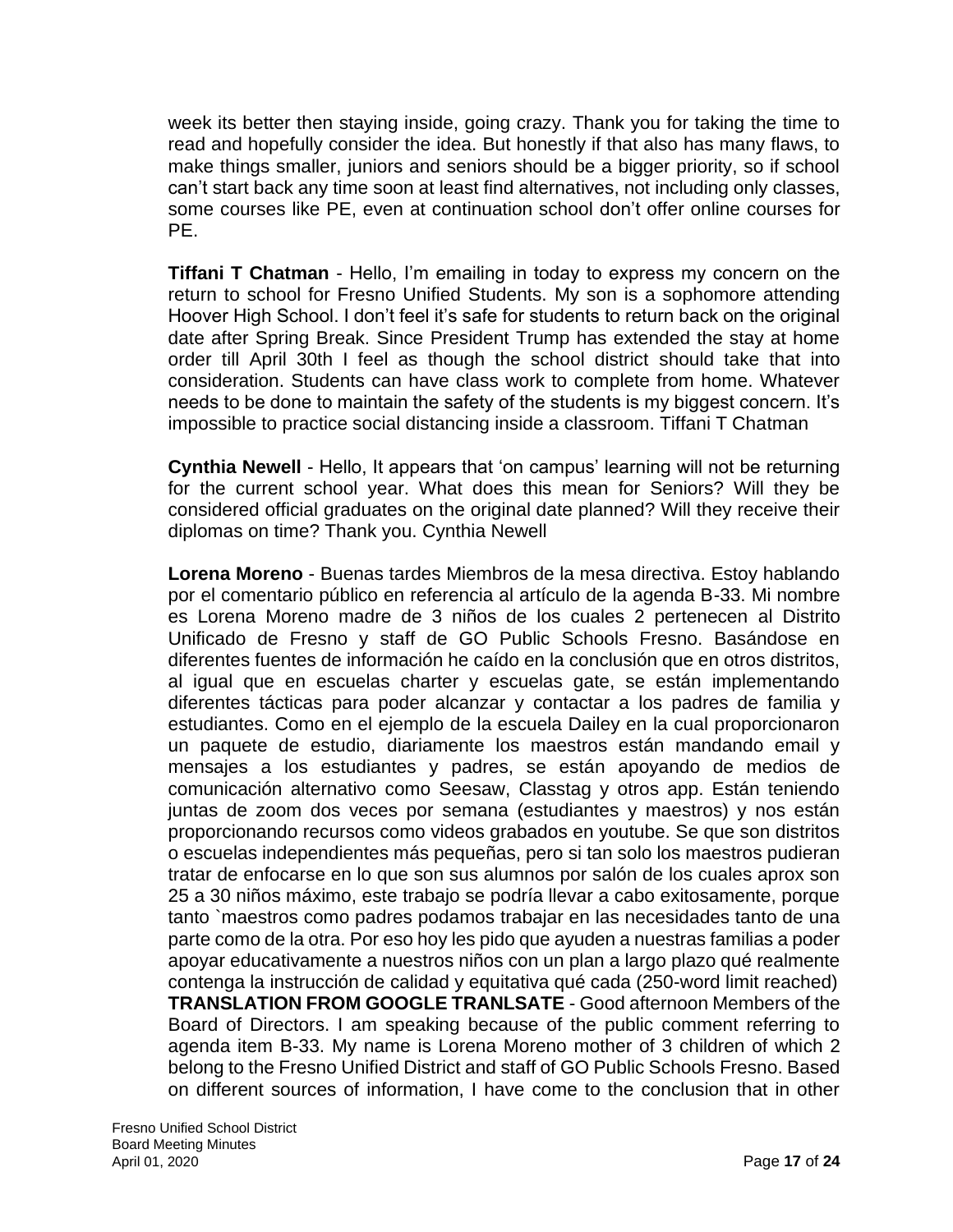districts, as well as in charter schools and gate schools, different tactics are being implemented to reach and contact parents and students. As in the example of the Dailey school in which they provided a study pack, teachers are sending emails and messages to students and parents daily, they are using alternative media such as Seesaw, Classtag and other apps. They are having zoom meetings twice a week (students and teachers) and they are providing us with resources such as videos recorded on youtube. I know they are smaller districts or independent schools, but if only teachers could try to focus on what their students are per classroom of which there are approx 25 to 30 children maximum, this work could be carried out successfully, because both `Teachers and parents can work on the needs of both sides. That is why today I ask you to help our families to be able to educatively support our children with a long-term plan that really contains the quality and equitable instruction that each one of (250-word limit reached)

**Nicole Tannous -** Board Trustee Members As a parent I think it's a big mistake to go back to school in April. It pains me to say this because I know how much my child is missing school, her friends, and teacher...but I can't put her in harm's way nor our loved ones. I have so many questions that have me wondering how the school will be compliant with (these are just a few) 1. Maintaining 6 feet apart in the classroom, cafeteria, etc. 2. How do limit a gathering of no more than 10 people in the same room? 3. What precautions/screenings will be in place for staff, visitors, etc.? I can't go into my doctor's office for a post-opt visit without having my temperature taken and answering a list of questions. 4. The biggest worry I have is who have the kids/adults been around? We're they around someone who was asymptomatic? We live with my parents, who both have underlying health issues. I can't risk my child being exposed and bringing something back home. This virus knows no age and I don't want to spend my day worrying about her and if she's been exposed, who staff/visitors have been around, who have her classmates been near... I do hope that you'll reconsider the thought of pushing the start of school. As Dr. Fauci has stated, "the virus sets the timeline." Keep in mind, the President also mentioned a shelter in place until the April 30th. The concern should be on keeping (250-word limit reached) 16. Kimberly Jackson (Voicemail Transcribed) Good afternoon, my name is Kimberly Jackson. I have a daughter named Kennedy that attends Edison High School, she is a junior. I am calling with my concerns regarding discussion number I believe it's B 33. I am aware that on Tuesday that the Superintendent of the California Department of Education recommended that public instruction in California should be done remotely. Students should not be back at school. So I just wanted to see if this is something that the district will be following Superintendent Thurman's recommendation and if so how would that affect students that you know have testing for next year or going to summer school and things of that nature. Thank you very much I appreciate all your hard work in these trying times. Thank you.

**Lorena Moreno** - (Voicemail Transcribed) Buenas tardes miembros de la mesa directive. Estoy hablando por el comentario publico en referencia al articulo de la agenda B33. Mi nombre es Lorena Moreno, madre de tres ninos de los cuales dos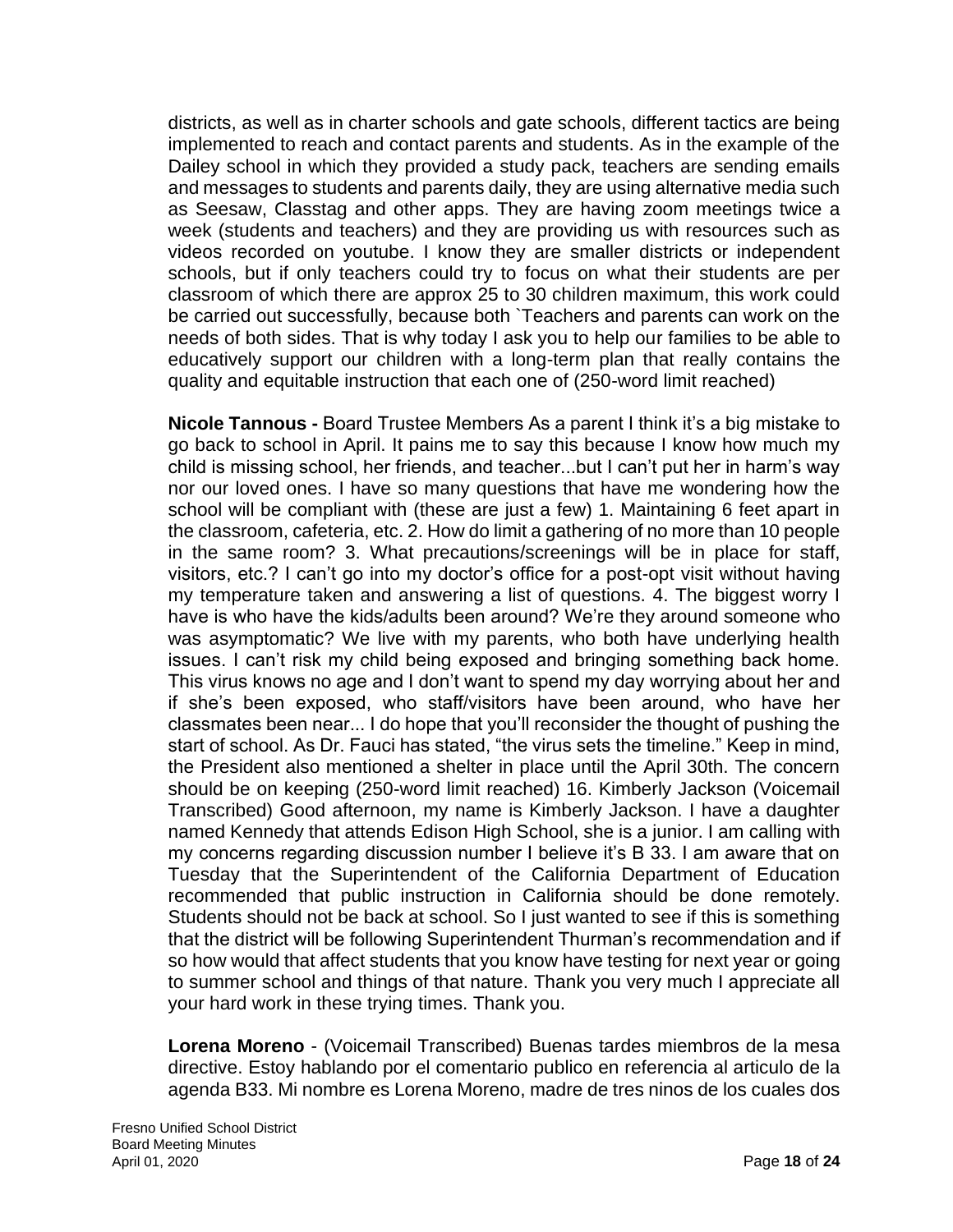pertenesen al districto unificado de fresno y staff de Go Public Schools Fresno. Basandome en diferentes fuentes de informacion e caido a la conclusion que en otros distritos al igual que en escuelas charters y escuelas GATE se estan implementando diferentes tacticas para poder alcanzar y contactar a los padres de familias de estudiantes. Como al ejemplo de la escuela Dailey en la cual proporcionaron un paquete de estucio diariamente los maestros estan mandando email y mensajes a los estudiantes y padres se estan apollando de medios de comunicacion alternativos como Seesaw, Class Tag, y otros apps. Estan teniendo una junta de Zoom dos veces por semana estudiantes y maestros y nos estan proporcionando recursos como videos grabados en YouTube. Se que son districtos o escuelas independientes mas pequenas pero sin tan solo los maestros tubieran tratar de enfocarse en lo que son sus alumnos por salon de los cuales aproximadamente son 25 a 30 ninos maximos, este trabajo se podria llevar a cabo de citrosamente. Porque tanto maestros como padres podamos trabajar en las necesidades tando de una parte como la otra. Por eso hoy les pido que ayunden a nuestras familias a poder ayudar educativamente a nuestros ninos con un plan a largo plazo que realmente contenga la instruccion de calidad y espectativa que (250-word limit reached)

**TRANSLATION FROM GOOGLE TRANLSATE** - Good afternoon members of the board of directors. I am speaking because of the public comment in reference to the item on the agenda B33. My name is Lorena Moreno, mother of three children of which two belong to the Fresno Unified District and staff at Go Public Schools Fresno. Based on different sources of information, I have come to the conclusion that in other districts as well as in charter schools and GATE schools, different tactics are being implemented to reach and contact parents of student families. Like the example of the Dailey school in which they provided a study package daily, teachers are sending emails and messages to students and parents are using alternative media such as Seesaw, Class Tag, and other apps. Students and parents are having a Zoom meeting twice per week and are providing us with resources such as videos recorded on YouTube. I know they are smaller districts or independent schools but without just the teachers having to try to focus on what their students are per classroom of which there are approximately 25 to 30 kids maximum, this work could be done. Because both teachers and parents can work on needs from one side to the other. That is why today I ask you to help our families to be able to educationally help our children with a long-term plan that really contains the quality and expectations in instruction that (250-word limit reached)

**Maria Guerrero** - Hola Buenas Tardes, soy Maria Guerrero. Tengo un estudiante en el grado ocho de la escuela Computech en el districto unificado de Fresno. Me siento compromentida a que mi estudiante tenga una educacion adecuada a su grado. Estamos viendo una crisis economica debido al COVID-19. Por esta misma rason nos estamos viendo afectados en este tiempo. Mi esposo y yo no estamos trabajando y desafurtunadamente eso nos afecta emocionalmente a toda la familia por que no tenemos el privilegio de recibir un sueldo estando en casa. Al mismo tiempo, nos damos cuente que nuestros estudiantes no estan recibiendo una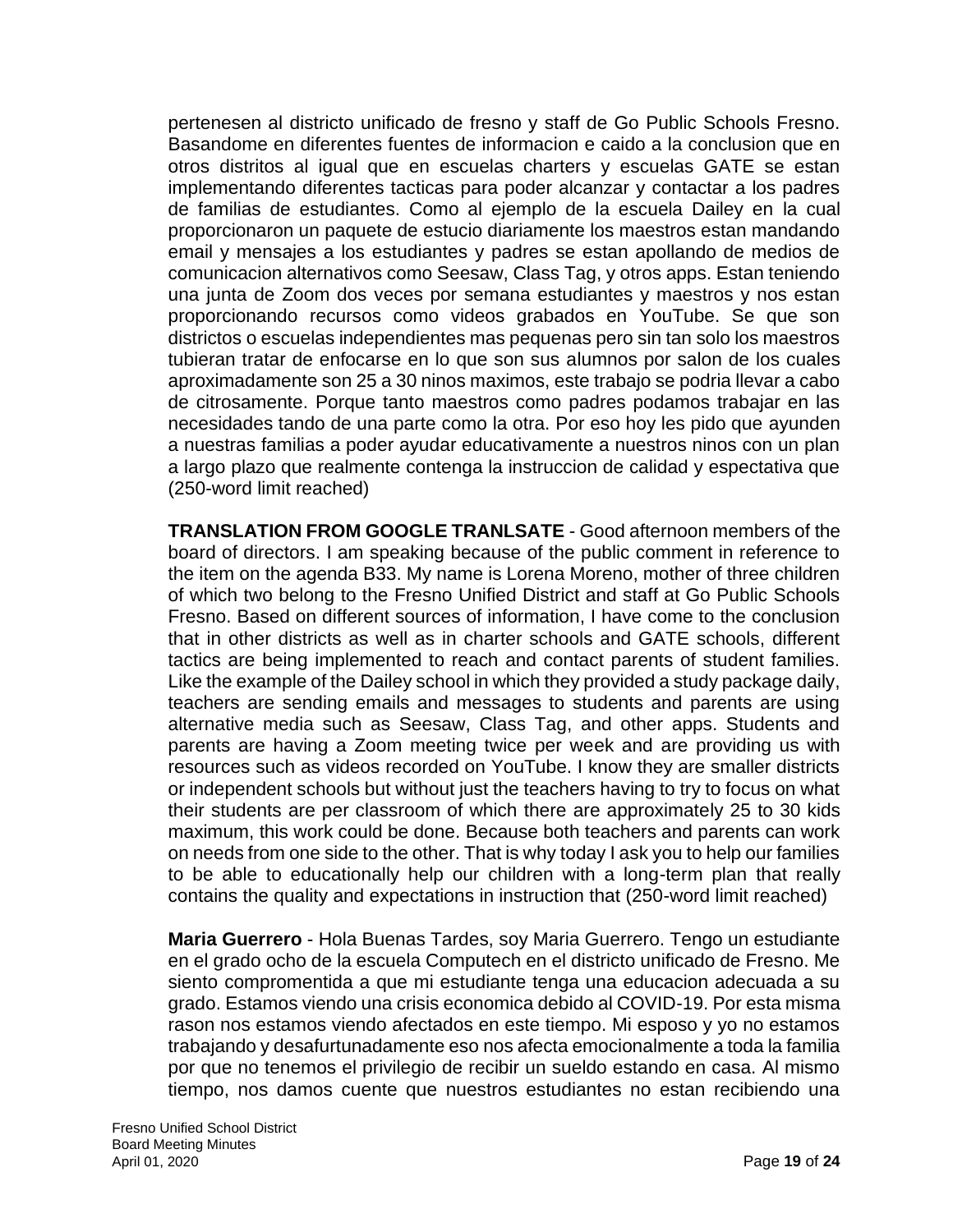instruccion adecueda. Creo que esto les afectara para su proximo ano escolar. Pido amablemente a que los maestros de sus posibilidades didiquen tiempo de calidad en la instruccion a nuestros estudiantes diariamente ya sea por mensaje de texto, llamadas telefonicas, o video lammadas. Atentamente a quien corresponda. Gracias por su tiempo. Si decean contactarme mi numero es 559- 790- 9082. Gracias.

**TRANSLATION FROM GOOGLE TRANLSATE** - Hello Good afternoon, I am Maria Guerrero. I have a student in grade eight at Computech School in the Fresno Unified District. I am committed to my student having an education appropriate to their grade. We are seeing an economic crisis due to COVID-19. For this same reason we are being affected at this time. My husband and I are not working and, unluckily, that affects the whole family emotionally because we do not have the privilege of receiving a salary while at home. At the same time, we realize that our students are not receiving adequate instruction. I think this will affect them for their next school year. I kindly request that teachers of their abilities teach quality time in instruction to our students daily either by text message, phone calls, or video calls. Sincerely to whom it may concern. Thanks for your time. If you want to contact me, my number is 559-790- 9082. Thank you! 19. Michelle Cooper-Sood Hello, As the wife of an emergency room physician at Valley Children's Hospital, I URGE you to extend school closures in accordance with current public health recommendations for this CRISIS and for the prudent protection of Fresno's medical staff, school staff, children, teachers, and families. As the 3rd largest school district in the state, Fresno Unified should be without question heeding the calls from our governor and following the example set by most other school districts in CA to remain closed (and possibly pursue online instruction) until AT LEAST May 1. CA is starting to see the positive effects of social distancing including enjoying a slower trajectory than most other states, however that will only bear out in fewer infections and deaths if we continue this way of life for much longer. Nothing, not the economy/jobs or school, as important as they are, is more important than the health and safety of our people. Health experts are predicting national cases to peak just when Fresno Unified is set to reopen, and CA's peak is supposed to come about 11 days later: in late April. Therefore, reopening in April would be an irresponsible and fateful, life-threatening decision. I cannot stress this enough: the reopening of our schools and our economy at too early of a date will put my husband's life unnecessarily at risk (and mine- I am 5 months pregnant and at higher risk), as well as the lives of countless children, teachers/school staff, and their families. Sincerely and thank (250-word limit reached)

**Tou Xiong** - My name is Tou Xiong and I am a concerned parent. As you all may know the infection and death rate continue to rise in America and there is still no confirmed vaccine for this deadly virus. I believe that by allowing students to go back to school that puts not only the Students, Teachers, and Administrators at risk for the Virus but also the community as well. According to the White House Task Force they estimate that approximately 150,000-200,000 people will perish due to the Covid-19. No parent wishes themselves or their child to be among those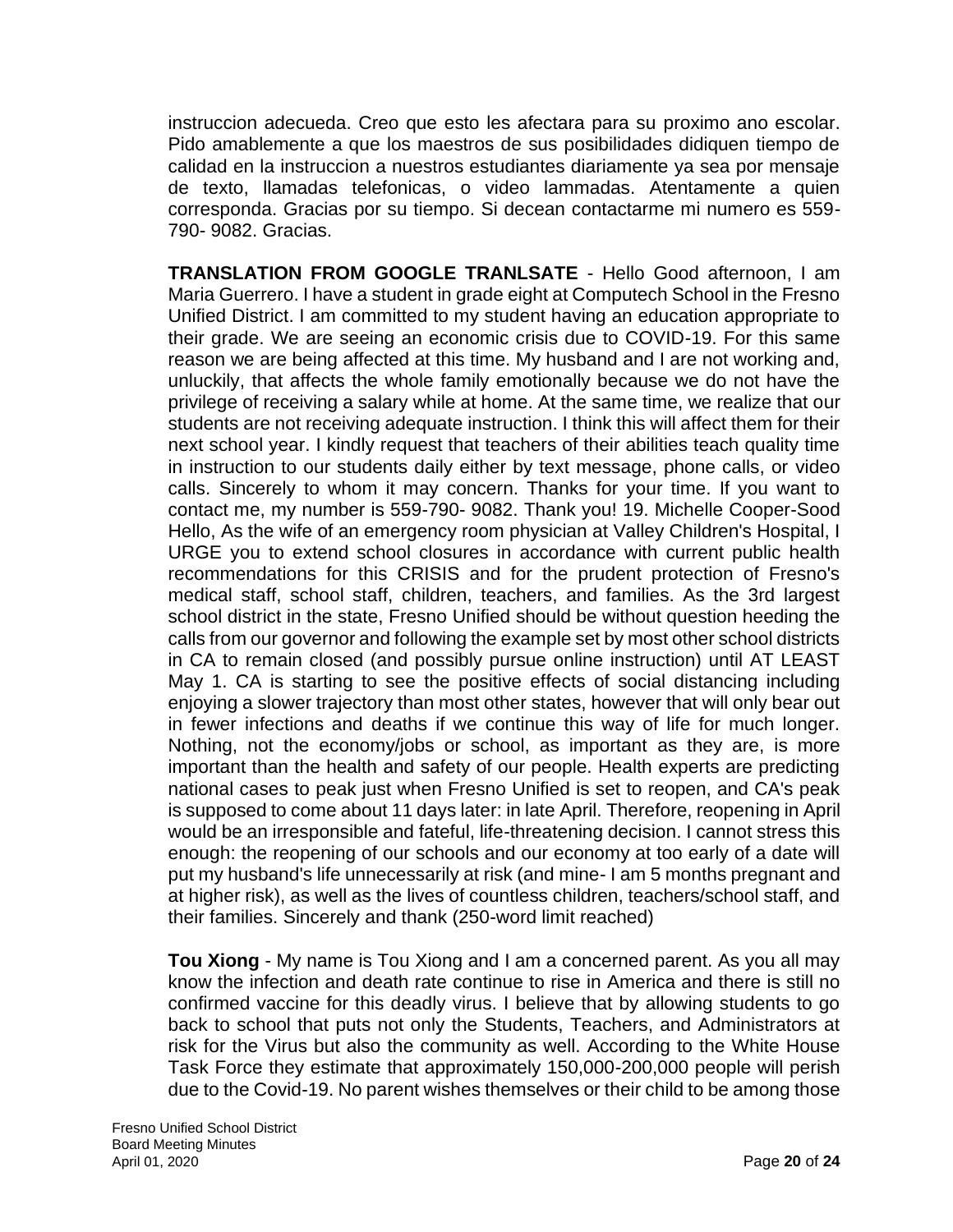numbers. I just wanted to suggest that the School district remains closed for the remainder of the school year and see if the situation gets better.

**Bruna Chavez** - Just wanted to ask the following: Item B-33 continued closure of schools thru May 3, 2020, will have what impact to children moving forward to the next grade level and or graduations.

**Carmen Zamora** - (Voicemail Transcribed) Good Afternoon Superintendent Bob Nelson, President Keshia Thomas, and members of the Board. My name is Carmen Zamora. I am a mother to three children, two of which attend FUSD schools in southeast and southwest Fresno. I am a community advocate and parent leader with GO Public Schools Fresno. I understand that we find ourselves in a time of crisis where we are facing completely new challenges in unprecedented times. Every family's priority is to ensure that our most basic needs are met food shelter utilities and now Internet access. With that being at the forefront we must not forget about children and the importance of a quality education. I am extremely concerned for my children and the loss of valuable instructions in these past two and a half weeks. The short term and long term consequences of the lack of instruction will prove to disproportionally effect my children the most being that they belong to already vulnerable groups low income minority an English language learner as a single mother I have to continue to work to meet my children's most basic needs and now the burden of acting as a teacher I do not have the experience nor the credentials to bring them to or to stay on grade level I lean on my school district and its leaders to provide that to my children the response in implementing a distance learning platform is in my opinion has been disappointing especially when most of the children in our district (250-word limit reached)

**Juana Iris Meza** - Hello, my name is Juana Iris Meza. I have two students in the Fresno Unified District, and I am the Chair of the ELAC and Vice President of the School Site Council at Susan B. Anthony Elementary School. I would like to show my appreciation to FUSD for the Learning Guides that are available to our children at different schools. Personally, I like that my children work in the traditional way, as they are doing now with printed Learning Guides. I also believe that all of the online resources that FUSD is providing for our students are good resources. That being said, I firmly believe that these resources are not enough for students to continue their learning. For that reason I would like to request that teachers have instructional connection with each of their students, either teacher-student/one-onone, or in small groups through video conferences, phone calls, texts or email. I also ask that when this instruction is given it is based on the needs of the student and that this is longterm instruction. Juana Iris Meza 559 317-5795

**Marisa Moraza** - Dear Board President Thomas and Board Trustees, On behalf of Fresno Barrios Unidos, a community based organization with a long history of supporting youth and their families in Fresno - we support the board's decision to continue school closures and urge the district to prioritize wellness during this time. We ask the board to comply with state recommendations to extend school closures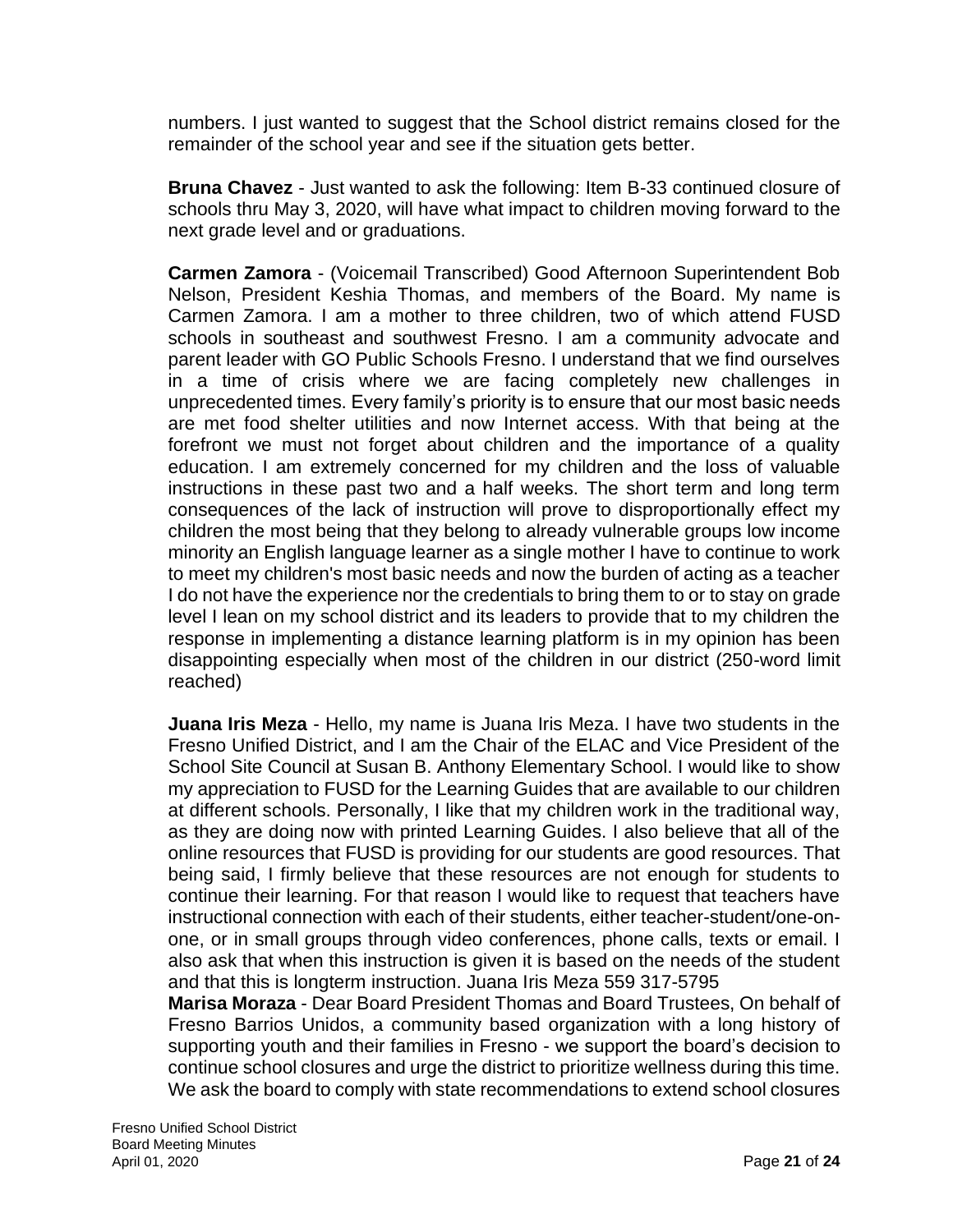until the end of the school year in order to protect our community. We thank the district for its rapid response actions and commitment to serve our communities. Emergency orders and school closures can bring up anxiety, fear, anger, and feelings of hopelessness. It is important, especially during school closures, student wellness is prioritized. Wellness is care for the whole self - body, mind, and spirit. For students and families, this means access to basic needs, communication and connection, and social-emotional support. We encourage the district to prioritize wellness – not solely academic performance – during school closures. Our community and our families are facing loss of income, minimal access to basic needs, and many are at risk of losing homes. This is the time to center the humanity of our students and families. We ask our district leaders to advocate for our vulnerable families. Decisions must be equitable and take into account the whole self. We ask our elected leaders to support efforts that protect and support our families, such as a full moratorium on evictions and eviction protections. Our communities deserve love and respect. It is during this (250-word limit reached)

**Michael Espinoza** - To Board President Thomas, board members, Superintendent Nelson & FUSD staff: Good evening! My name is Mike Espinoza and I serve as the Executive Director for GO Public Schools Fresno. First, I would like to acknowledge the Board and Bob for springing into action over these last few weeks. It has been amazing to watch the district mobilize to feed tens of thousands of families. We at GO Fresno have been in constant touch with some of those families, and, across the board, the recipients of food support is greatly appreciated. As you can imagine, families in our GO Fresno network have been some of the hardest hit by this crisis. Lost work time and wages, particularly in households with only one bread-winner, have forced some families to make the choice between paying rent/ utilities or putting food on the table. It's been heartbreaking to see our families in such need. The current crisis has required our families to adapt to a new reality for the benefit of their children. We also know that the district is adapting as well. We know it's not easy for the district to adjust to this unprecedented challenge to a learning community. We do hope, however, that teachers will begin to have greater contact with students and parents now that the initial shock of school closures has passed. GO Fresno commits publicly to redouble our efforts to connect families to needed resources, and to encourage parents to be active partners with teachers in order (250- word limit reached)

**Octaviana Gonzalez** - Dear board members Hello I am a FUSD parent I understand we are living difficult time at this moment. I have my children at sunset elementary I would like to thanked you for the packet of homework that you provide for our FUSD students. I would like to ask you if you can add more work sheets to the packet please, so they can have enough work for the week, in my case this packet only lasted two days, I will appreciate if you can add maths facts, language arts and stories for our children. Also, I would like to add a request if we can have our students to see their professors through zoom, email them to check up on their students or work with them in small groups through zoom. The more resources that our children have the more are going to be ready when they go back to school.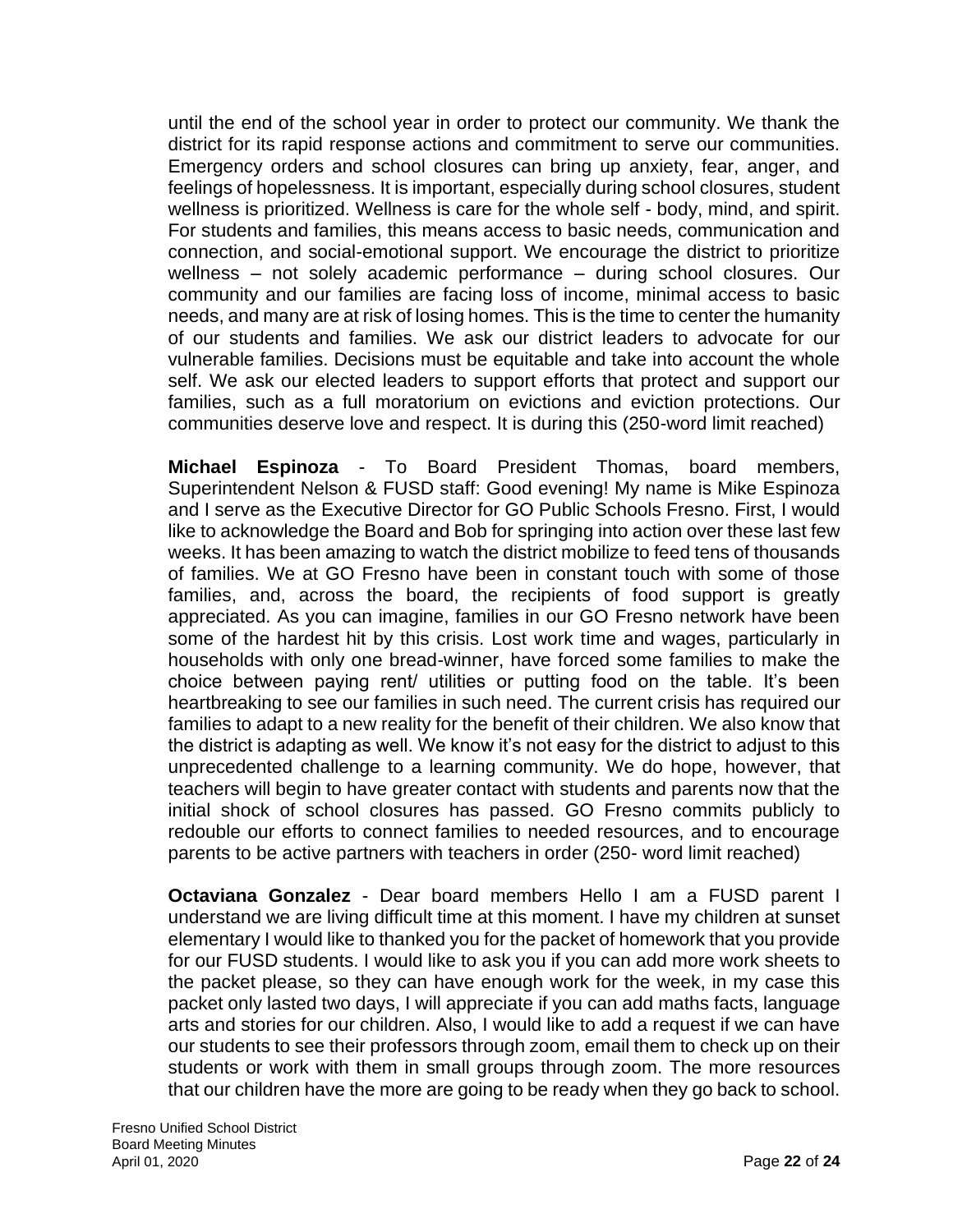Hopefully soon our FUSD have their laptops and tablets so we all can be ready to work with our students. I appreciate you. Thank you. Sincerely, Octaviana Gonzalez

**Dalia Arena** - Good evening to the Board members. My name Dalia Arena and I am a parent leader of Go Public School Fresno. I have four children that are students of Edison, Fulton and Columbia. I as a mother am concern for the lack of a learning educational plan for my children. I also have a son with special needs. I am aware that my children are not the only ones that are losing crucial instruction but majority of students of Fresno Unified. I ask myself, what does the district and teachers have and how are they going to help our children receive an education from home so that students' academic level doesn't decrease? How would I know that they are not going to forget what they have learned, specifically English Learners? Within the first week of school closure, other schools and districts are already doing something to help the students. The teachers provided homework packets along with computers. Teachers even started to use an application called Zoom with their students to have the face to face interaction while helping them with their work. I thank the teachers who have already taken the initiative to communicate with students at some schools. Now I ask teachers from Fresno Unified to please take the time to communicate with their students to see how they are doing and how they can help them with their educational process. Please put yourself in the shoes of those students that do not have an adult to support them (250-word limit reached)

For the record, Board Members had comments/questions regarding Agenda Item B-33. A summary is as follows: Expressed the need to keep students safe. Commented on student access to technology. Request for clarification on return to school date. Request for clarification on hotspot and tablet distribution strategy and timeline. Commented on district to family communication. Asked if there is an opportunity for graduates to dress and have photos taken? Asked for district staff to communicate with families of graduates on how to receive refunds for endof-year trips. Asked if a communication can be provided to families regarding matriculation? Expressed appreciation for Food Service workers. Asked staff to think about a creative graduation ceremony outside of the traditional setting. Requested clarification on payment of contractors regarding services to students. Request for district to communicate clearly in languages needed when reaching out to families. Request for clarification on how special education students will be served during this time. Requested staff to look into the possibility of a subscription to Microsoft Teams. Expressed a concern of English-speaking teachers communicating with families that speak Spanish. Superintendent Nelson, Chief of Technology Kurt Madden, and Deputy Superintendent/CFO Ruth F. Quinto were available to provide clarity.